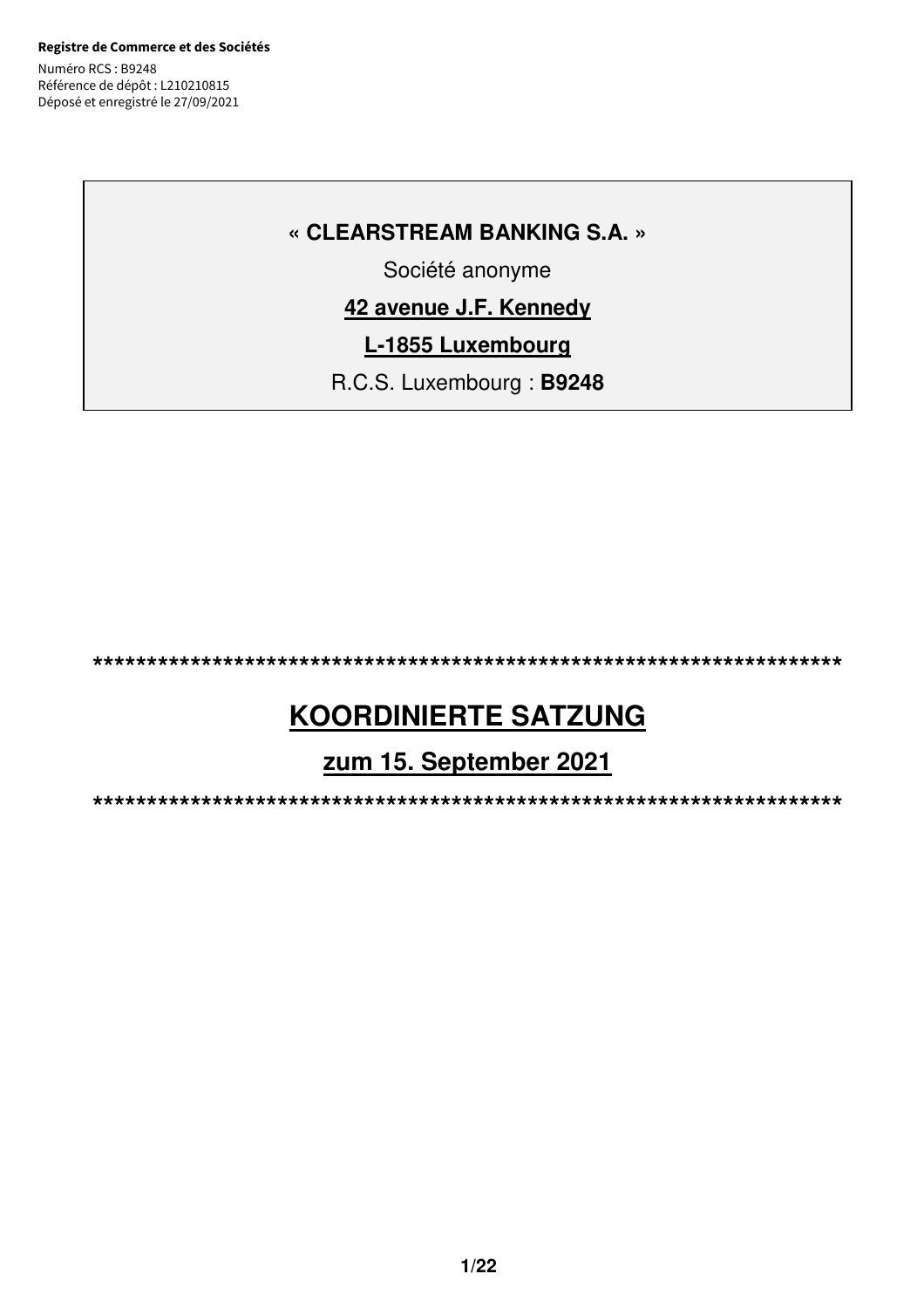Tels qu'ils résultent des actes suivants reçu par :

## **Maître Roger WURTH, alors notaire de résidence à Luxembourg-Eich :**

| Le 28 septembre 1970 | (constitution), publié au Mémorial, Recueil Spécial C, numéro 208<br>du 16 décembre 1970           |
|----------------------|----------------------------------------------------------------------------------------------------|
| Le 30 décembre 1970  | (modification des statuts) publié au Mémorial, Recueil Spécial C,<br>numéro 53 du 16 avril 1971    |
| Le 7 avril 1972      | (modification des statuts) publié au Mémorial, Recueil Spécial C,<br>numéro 117 du 10 août 1972    |
| Le 24 mai 1972       | (modification des statuts) publié au Mémorial, Recueil Spécial C,<br>numéro 134 du 31 août 1972    |
| Le 10 juillet 1972   | (modification des statuts) publié au Mémorial, Recueil Spécial C,<br>numéro 176 du 30 octobre 1972 |
| Le 11 décembre 1972  | (modification des statuts) publié au Mémorial, Recueil Spécial C,<br>numéro 107 du 22 juin 1973    |
| Le 30 mai 1973       | (modification des statuts) publié au Mémorial, Recueil Spécial C,<br>numéro 140 du 16 août 1973    |

# **Maître Frank BADEN, alors notaire de résidence à Luxembourg :**

| Le 24 mars 1978      | (modification des statuts) publié au Mémorial, Recueil Spécial C,<br>numéro 122 du 10 juin 1978    |
|----------------------|----------------------------------------------------------------------------------------------------|
| Le 2 juin 1978       | (modification des statuts) publié au Mémorial, Recueil Spécial C,<br>numéro 181 du 25 août 1978    |
| Le 7 novembre 1978   | (modification des statuts) publié au Mémorial, Recueil Spécial C,<br>numéro 15 du 23 janvier 1979  |
| Le 15 décembre 1981  | (modification des statuts) publié au Mémorial, Recueil Spécial C,<br>numéro 65 du 30 mars 1982     |
| Le 6 mai 1982        | (modification des statuts) publié au Mémorial, Recueil Spécial C,<br>numéro 184 du 31 juillet 1982 |
| Le 4 mai 1983        | (modification des statuts) publié au Mémorial, Recueil Spécial C,<br>numéro 170 du 7 juillet 1983  |
| Le 18 juillet 1984   | (modification des statuts) publié au Mémorial, Recueil Spécial C,<br>numéro 225 du 22 août 1984    |
| Le 13 septembre 1985 | (modification des statuts) publié au Mémorial, Recueil Spécial C,<br>numéro 319 du 6 novembre 1985 |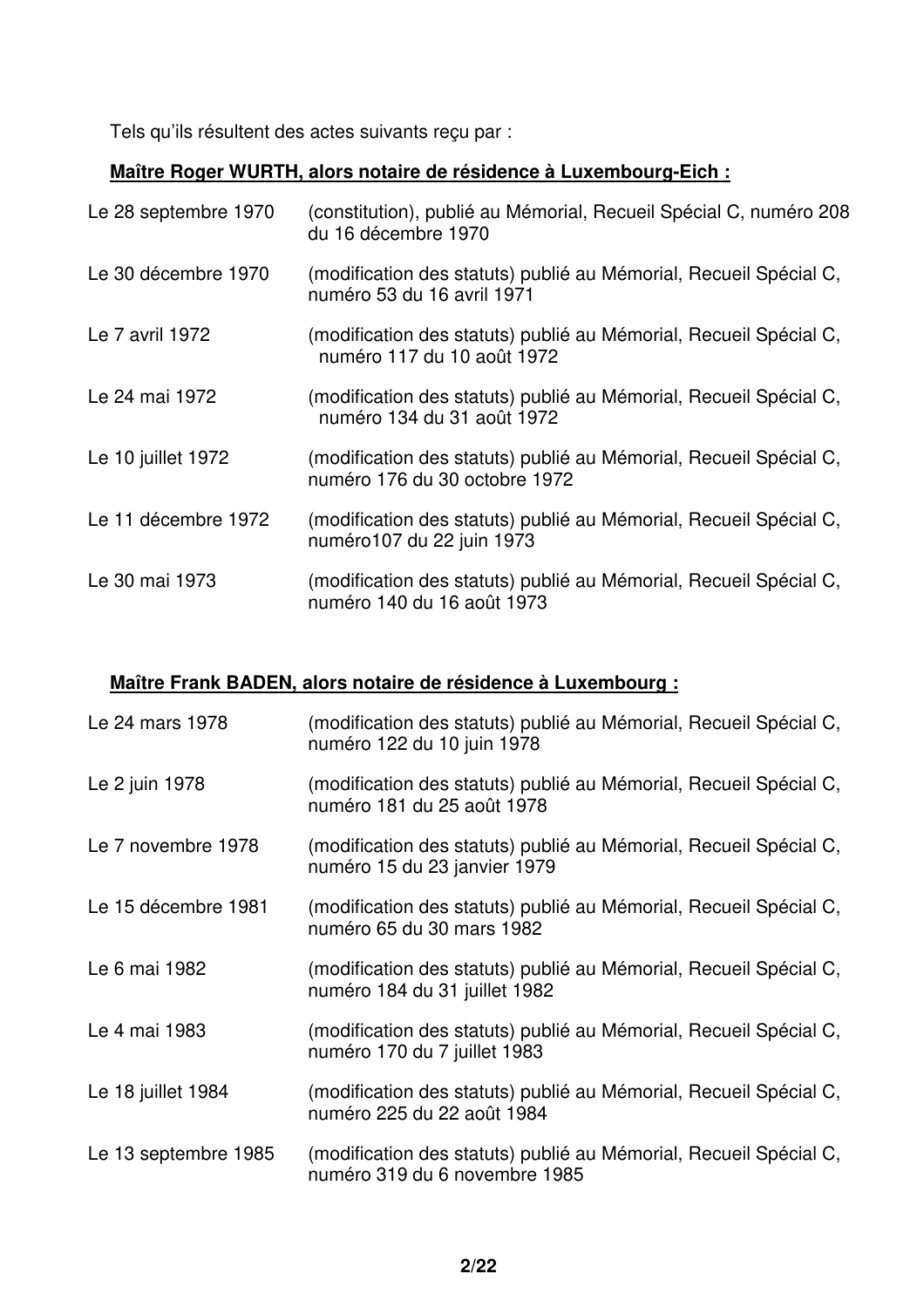| Le 13 décembre 1985  | (modification des statuts) publié au Mémorial, Recueil Spécial C,<br>numéro 47 du 22 février 1986   |
|----------------------|-----------------------------------------------------------------------------------------------------|
| Le 30 décembre 1986  | (modification des statuts) publié au Mémorial, Recueil Spécial C,<br>numéro 92 du 9 avril 1987      |
| Le 30 décembre 1987  | (modification des statuts) publié au Mémorial, Recueil Spécial C,<br>numéro 92 du 7 avril 1988      |
| Le 29 décembre 1988  | (modification des statuts) publié au Mémorial, Recueil Spécial C,<br>numéro 118 du 29 avril 1989    |
| Le 5 mai 1989        | (modification des statuts) publié au Mémorial, Recueil Spécial C,<br>numéro 284 du 6 octobre 1989   |
| Le 29 juin 1989      | (modification des statuts) publié au Mémorial, Recueil Spécial C,<br>numéro 349 du 27 novembre 1989 |
| Le 30 août 1989      | (modification des statuts) publié au Mémorial, Recueil Spécial C,<br>numéro 33 du 27 janvier 1990   |
| Le 17 janvier 1990   | (modification des statuts) publié au Mémorial, Recueil Spécial C,<br>numéro 287 du 20 août 1990     |
| Le 4 mai 1990        | (modification des statuts) publié au Mémorial, Recueil Spécial C,<br>numéro 423 du 19 novembre 1990 |
| Le 17 février 1992   | (modification des statuts) publié au Mémorial, Recueil Spécial C,<br>numéro 336 du 5 août 1992      |
| Le 13 décembre 1994  | (modification des statuts) publié au Mémorial, Recueil Spécial C,<br>numéro 159 du 6 avril 1995     |
| Le 3 mai 1996        | (modification des statuts) publié au Mémorial, Recueil Spécial C,<br>numéro 410 du 23 août 1996     |
| Le 12 mai 1997       | (modification des statuts) publié au Mémorial, Recueil Spécial C,<br>numéro 459 du 25 août 1997     |
| Le 8 mai 1998        | (modification des statuts) publié au Mémorial, Recueil Spécial C,<br>numéro 590 du 14 août 1998     |
| Le 13 novembre 1998  | (modification des statuts) publié au Mémorial, Recueil Spécial C,<br>numéro 70 du 5 février 1999    |
| Le 18 janvier 2000   | (modification des statuts) publié au Mémorial, Recueil Spécial C,<br>numéro 334 du 9 mai 2000       |
| Le 15 décembre 2000  | (modification des statuts) publié au Mémorial, Recueil Spécial C,<br>numéro 611 du 8 août 2001      |
| Le 28 septembre 2001 | (modification des statuts) publié au Mémorial, Recueil Spécial C,<br>numéro 238 du 12 février 2002  |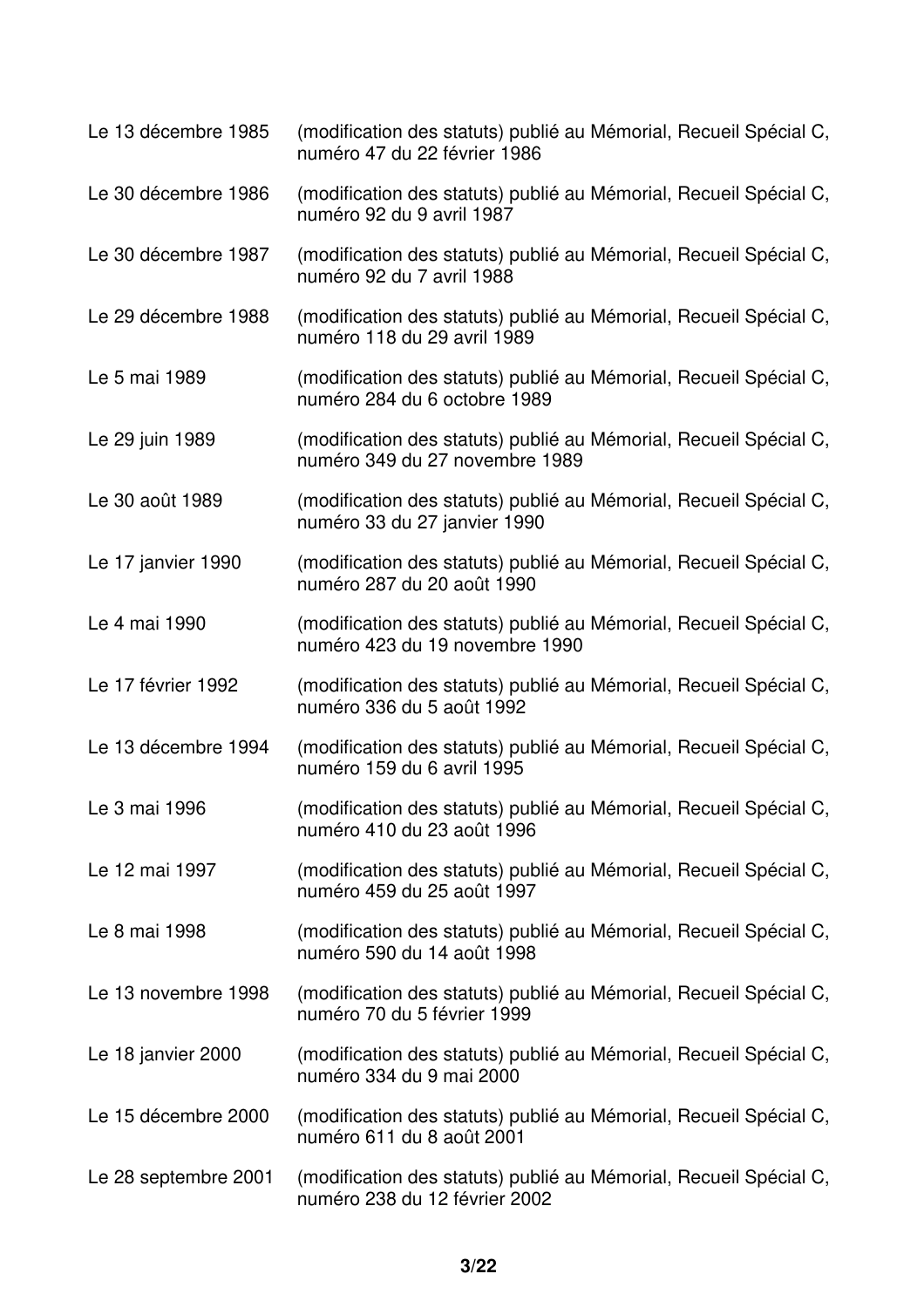| Le 7 mai 2003      | (modification des statuts) publié au Mémorial, Recueil Spécial C,<br>numéro 612 du 5 juin 2003    |
|--------------------|---------------------------------------------------------------------------------------------------|
| Le 28 février 2005 | (modification des statuts) publié au Mémorial, Recueil Spécial C,<br>numéro 678 du 9 juillet 2005 |

## **Maître Paul BETTINGEN, alors notaire de résidence à Niederanven :**

| Le 19 mai 2009       | (modification des statuts) publié au Mémorial, Recueil Spécial C,<br>numéro 1264 du 1 <sup>er</sup> juillet 2009 |
|----------------------|------------------------------------------------------------------------------------------------------------------|
| Le 16 avril 2009     | (modification des statuts) publié au Mémorial, Recueil Spécial C,<br>numéro 1265 du 1 <sup>er</sup> juillet 2009 |
| Le 22 octobre 2009   | (modification des statuts) publié au Mémorial, Recueil Spécial C,<br>numéro 2349 du 2 décembre 2009              |
| Le 22 mars 2013      | (modification des statuts) publié au Mémorial, Recueil Spécial C,<br>numéro 1252 du 28 mai 2013                  |
| Le 27 juin 2013      | (modification des statuts) publié au Mémorial, Recueil Spécial C,<br>numéro 2074 du 27 août 2013                 |
| Le 13 mai 2014       | (modification des statuts) publié au Mémorial, Recueil Spécial C,<br>numéro 1938 du 27 juillet 2014              |
| Le 22 septembre 2016 | RESA,<br>numéro<br>(modification des statuts) publié au<br>RESA 2016 105 du 29 septembre 2016                    |

## **Maître Henri HELLINCKX, notaire de résidence à Luxembourg :**

| Le 28 janvier 2019   | (modification des statuts) publié au RESA, numéro<br>RESA 2019 050 du 1er mars 2019     |  |  |  |
|----------------------|-----------------------------------------------------------------------------------------|--|--|--|
| Le 15 septembre 2021 | (modification des statuts) publié au RESA, numéro<br>RESA 2021 205 du 27 septembre 2021 |  |  |  |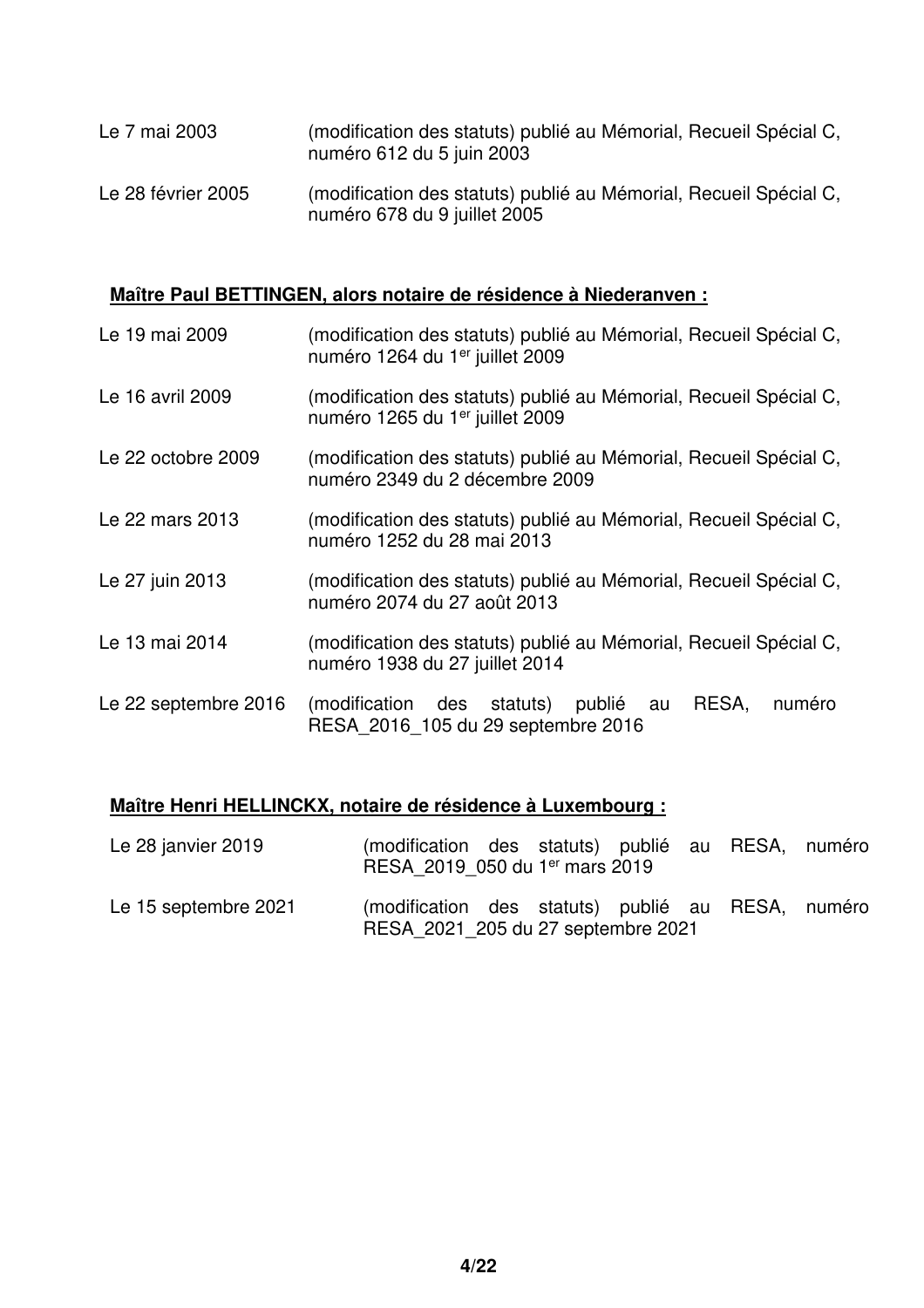#### **Article 1 – Form, Name**

There exists a public limited company (société anonyme) called **Clearstream Banking S.A.** (the "Company").

## **Article 2 - Registered Office**

2.1 The Company's registered office shall be located in the city of Luxembourg. Branches, subsidiaries or other offices may be established either in the Grand Duchy of Luxembourg or abroad by a resolution of the Executive Board (as defined below).

2.2 The Executive Board may transfer the Company's registered office within the same municipality of the registered office or to any other municipality in the Grand Duchy of Luxembourg and subsequently amend these Articles of Incorporation.

## **Article 3-Object**

3.1 The object of the Company is the receipt of deposits or other repayable funds from the public and the granting of credits for its own account. The Company will act as central securities depository and operate a securities settlement system under Luxembourg law. It will undertake in particular the initial recording, safekeeping, administration, clearing and settlement of securities, precious metals and other financial instruments (the "Core Services") as well as the provision of related services in the Grand Duchy of Luxembourg and abroad, such as any permitted financial services enhancing the safety, efficiency and transparency of the securities markets or directly related to the Core Services, including notably securities lending and borrowing of securities activities, collateral management, regulatory reporting, IT service, order routing and distribution intermediation.

3.2 An additional object of the Company is the holding of participations, in any form whatsoever, in Luxembourg or foreign companies, the acquisition by purchase, transfer by sale, exchange or otherwise of stock, bonds, debentures, notes and other securities of any kind as well as the ownership, administration, development and management of its portfolio. The Company may lend or borrow with or without security, provided that any monies so borrowed may only be used for the object of the Company or companies which are subsidiaries or associated with or affiliated to the Company. In general, the Company may undertake any financial, commercial or industrial operations which it may deem useful in the accomplishment and development of its object.

#### **Article 4 - Duration**

The duration of the Company shall be for an unlimited period of time.

## **CHAPTER II – SHARE CAPITAL, SHARES AND TRANSFER OF SHARES**

#### **Article 5 - Share capital**

The issued share capital of the Company is ninety-two million two hundred Euro (EUR 92,000,200) represented by nine hundred and twenty thousand and two (920,002) ordinary shares with a par value of one hundred Euro (EUR 100) each.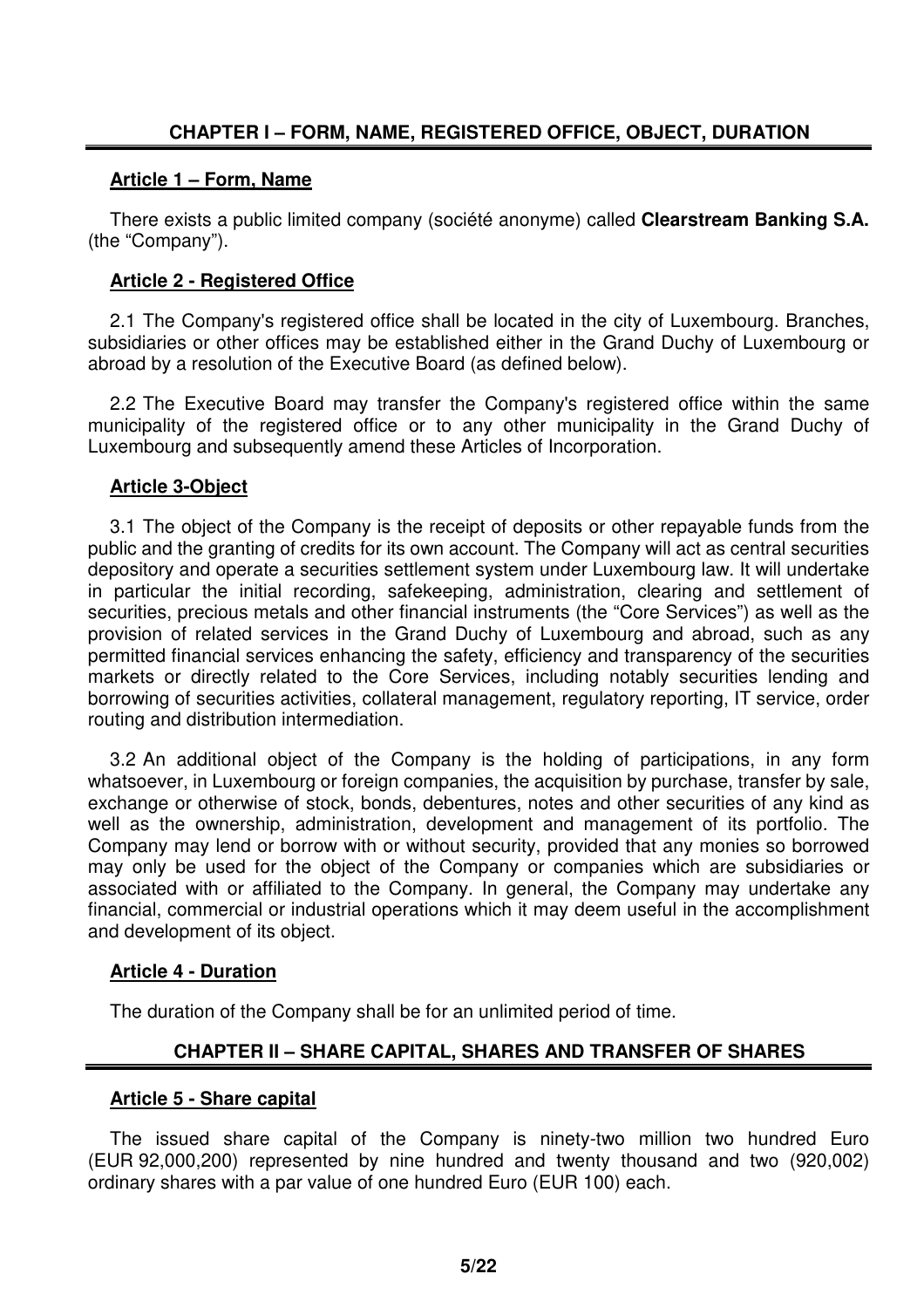#### **Article 6 – Authorised Share Capital**

6.1 The Company shall have, in addition to the amount of the issued share capital, an authorised share capital of twenty-five million Euro (EUR 25,000,000.-) divided into two hundred and fifty thousand (250,000) ordinary shares having a par value of one hundred Euro (EUR 100.- ) each (the "Authorised Share Capital").

6.2 Subject to the Supervisory Board's (as defined below) consent, the Executive Board is authorised and appointed:

to increase from time to time the issued share capital within the limits of the Authorised Share Capital, at once or by successive portions, by issue of new ordinary shares with or without issue premium, to be paid up in cash, by contribution in kind, by conversion of shareholders' claims or by allocation of profits or reserves into capital; and

to determine the place and the date of the issue or of the successive issues, and the terms and conditions of subscription and payment of the additional ordinary shares.

6.3 Such authorisation is valid for a period of five years starting from the date of publication of the notarial deed amending these Articles of Incorporation enacted on 15 September 2021 and may be renewed by a General Meeting of Shareholders (as defined below).

6.4 As a consequence of each increase of the issued share capital as authorized by the foregoing provisions, the present article will be amended so as to reflect the increase so rendered effective; such modification will be documented in notarial form by the Executive Board or by any person appointed by the Executive Board for such purposes.

#### **Article 7 – Shares, Register of Shareholders**

7.1 Shares in the Company shall have the form of registered shares only.

7.2 The Company shall recognise only one single owner per share. To the extent that one or more shares are jointly owned, or if the title of ownership to such share(s) is divided, split or disputed, all persons claiming a right to such share(s) shall appoint one single attorney to represent such share(s) towards the Company. Failure so to appoint an attorney shall entail suspension of all rights attached to such share(s).

7.3 Ownership of a share carries implicit acceptance of these Articles of Incorporation and of the resolutions validly adopted by the General Meeting of Shareholders.

7.4 A register of shareholders will be kept at the Company's registered office. The inscription in the register of a shareholder's denomination and address and the number of shares held by such shareholder in the Company shall evidence right of ownership by such shareholder of the number of shares so indicated.

7.5 Each shareholder will notify its address and any change thereof to the Company. The Company will be entitled to rely for any purposes whatsoever on the last address so communicated.

7.6 The Company may, to the extent and under the terms permitted by law, redeem its own shares.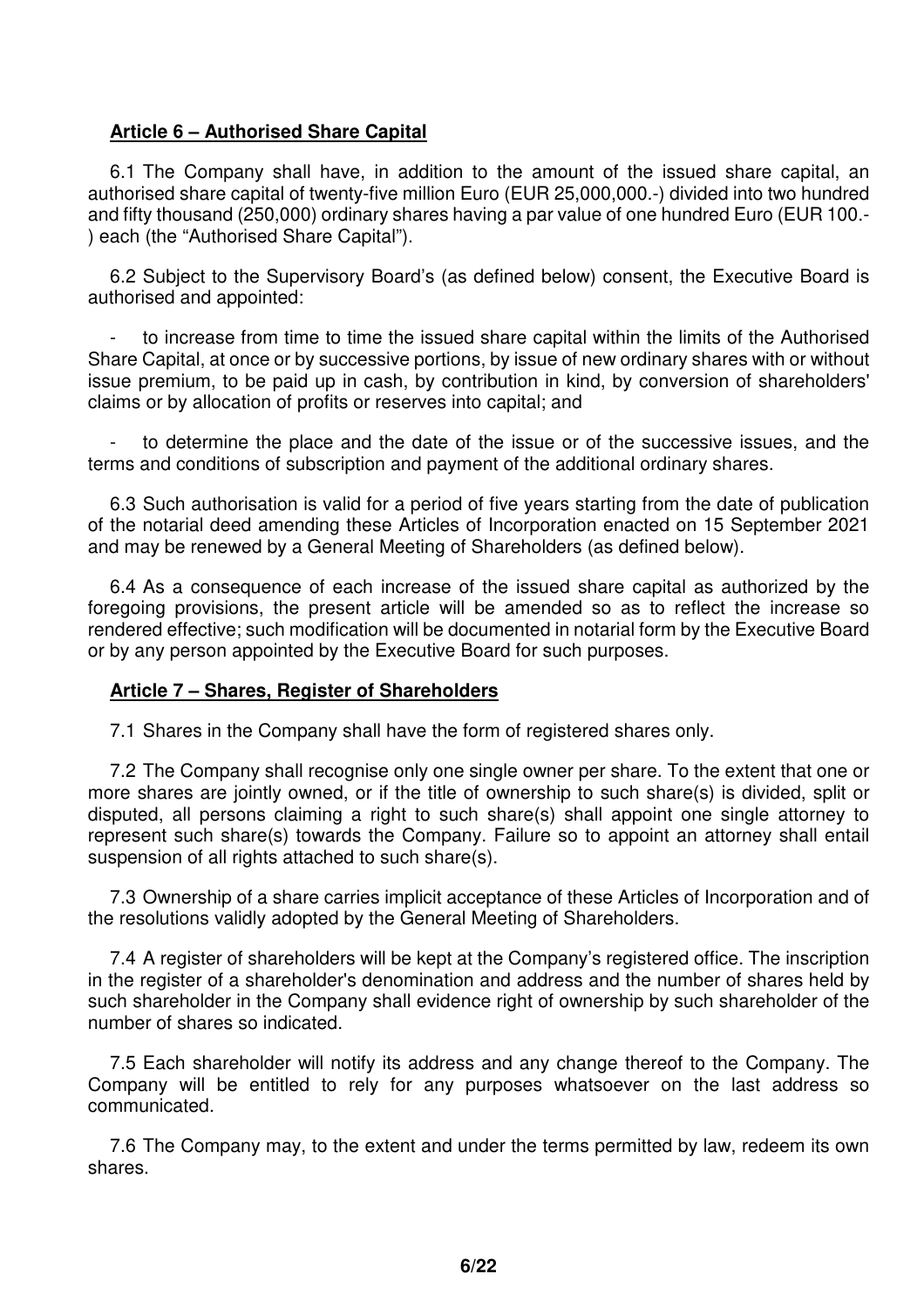#### **Article 8 - Share transfer**

8.1 The shares are freely transferable.

8.2 Any transfer of shares will become effective towards the Company and third parties either (through a declaration of transfer recorded in the register of shareholders, signed and dated by the transferor and the transferee or their representatives, or (ii) upon notification of a transfer to, or upon acceptance of the transfer by the Company.

## **CHAPTER III – MANAGEMENT AND REPRESENTATION**

## **Article 9 - Executive Board**

9.1 The executive board of the Company shall be composed of at least three members (the "Executive Board").

9.2 The members of the Executive Board shall be appointed by the Supervisory Board which determines the duration of their mandate and their remuneration. The members are appointed for a duration which may not exceed six years. They may be reappointed for successive terms. They can be recalled at any time, without notice and without cause, by the Supervisory Board or the General Meeting of Shareholders at a simple majority of the votes validly cast.

9.3 Subject to the Supervisory Board's consent, the Executive Board shall elect from among its ranks one chairman (the "CEO") or two co-chairmen (each a "Co-CEO" and together the "Co-CEOs"); the Co-CEOs acting jointly if not otherwise stipulated in these Articles of Incorporation or in the standing Internal Rules & Regulations. In case of one CEO, the Executive Board shall also elect a vice chairman; in case of two Co-CEOs, the election of deputy chairmen is admissible.

9.4 The Executive Board shall appoint a secretary, who shall not be a member of the Supervisory Board or a member of the Executive Board. The secretary shall be instructed to keep the minutes of the meetings of the Executive Board and to carry out such administrative and other duties as directed by the Executive Board.

9.5 In the event that the number of members of the Executive Board should fall below three, such vacancy must be filled without undue delay either by the Supervisory Board or, on a temporary basis, by the remaining member(s) of the Executive Board until the next meeting of the Supervisory Board, which shall resolve on the permanent appointment.

#### **Article 10 – Meetings and Decisions of the Executive Board**

10.1 The Executive Board convenes whenever required by the Company's affairs. The meetings of the Executive Board shall be held at the location and the time indicated in the convening notice.

10.2 The meetings shall be called by the CEO or, in his absence, by the vice chairman, if any, in writing, by fax, email or in any other electronic form at least twenty-four hours in advance of the time scheduled for the meeting, except in case of emergency. In case of two Co-CEOs, the meetings shall be called by the Co-CEOs acting jointly; if one of them is not available they shall be called by the other Co-CEO. No such convening notice is required if all members of the Executive Board are present or represented at the meeting, in the case of a circular resolution or in case of consent of each member in writing, by fax, email or any other similar means of communication. Also, a convening notice is not required for a meeting to be held at a time and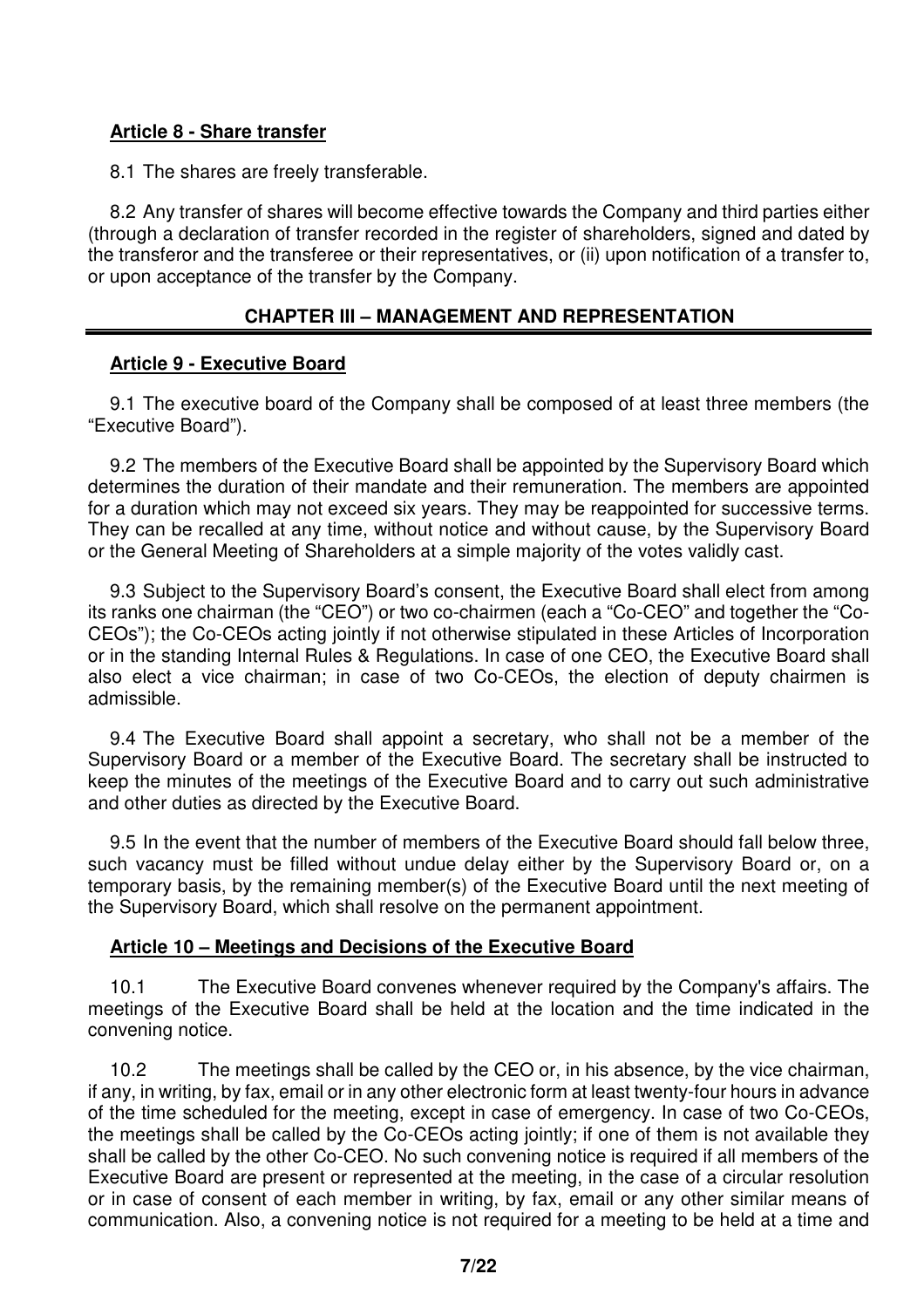location determined in a prior resolution adopted by the Executive Board.

10.3 In case of one CEO, the meetings shall be chaired by the CEO or, in his absence, by the vice chairman. In case of two Co-CEOs, for each meeting, the Co-CEOs shall jointly determine who of them will chair the meeting. If only one of the Co-CEOs is present, he shall chair the meeting. In the absence of the CEO and the vice chairman or, of both of the Co-CEOs, as the case may be, the members of the Executive Board may appoint another member as chairman pro tempore by a vote of a majority of the members present or represented at any such meeting.

10.4 The meetings of the Executive Board may be held by using means of telecommunication (e.g. video conference, conference call) and members may attend by using such means of telecommunication enabling thus several persons participating to simultaneously communicate with each other. Such attendance shall be deemed equal to physical presence at the meeting. A meeting held through such means of communication is deemed to be held at the Company's registered office.

10.5 Resolutions of the Executive Board may also be validly passed in the form of circular resolutions circulated by mail, fax, email or any other similar means of communication, to the extent that each member of the Executive Board has expressly approved that the resolution may be passed in writing and signed a document containing the text of such resolution. The date of such resolution shall be the date on which the final approval is given. Such decisions are deemed to be held at the Company's registered office. They may be documented in a single document or in several separate documents having the same content.

10.6 Each member of the Executive Board can mandate another member of the Executive Board in writing, by fax or by email to represent him. In the latter case, the proxy shall be ratified in writing as soon as possible after the meeting.

10.7 Except for cases of force majeure, the Executive Board may only validly take decisions if at least half of the members of the Executive Board are present or represented.

10.8 The resolutions of the Executive Board are passed by simple majority of the members present or represented. In the event of a parity of the votes, the chairman of the meeting shall have the casting vote.

10.9 The resolutions passed by the Executive Board in meetings shall be recorded in minutes to be signed by the chairman of the meeting and the secretary. Any proxy remains attached thereto. Copies of, or extracts from such minutes to be submitted in court or elsewhere shall be signed by the CEO/Co-CEOs, the vice chairman, or by any two of its members.

## **Article 11 – Powers of the Executive Board**

11.1 The management of the Company is incumbent on the Executive Board; for this, it has the most extensive powers including the power to take any action necessary or useful to realise the corporate object, with the exception of those powers expressly reserved by law or these Articles of Incorporation to the Supervisory Board or the General Meeting of Shareholders.

11.2 The Executive Board reports at least every three months in writing to the Supervisory Board on the progress and foreseeable development of the Company's business. In addition, the Executive Board shall promptly pass to the Supervisory Board any information on events likely to have an appreciable effect on the Company's situation.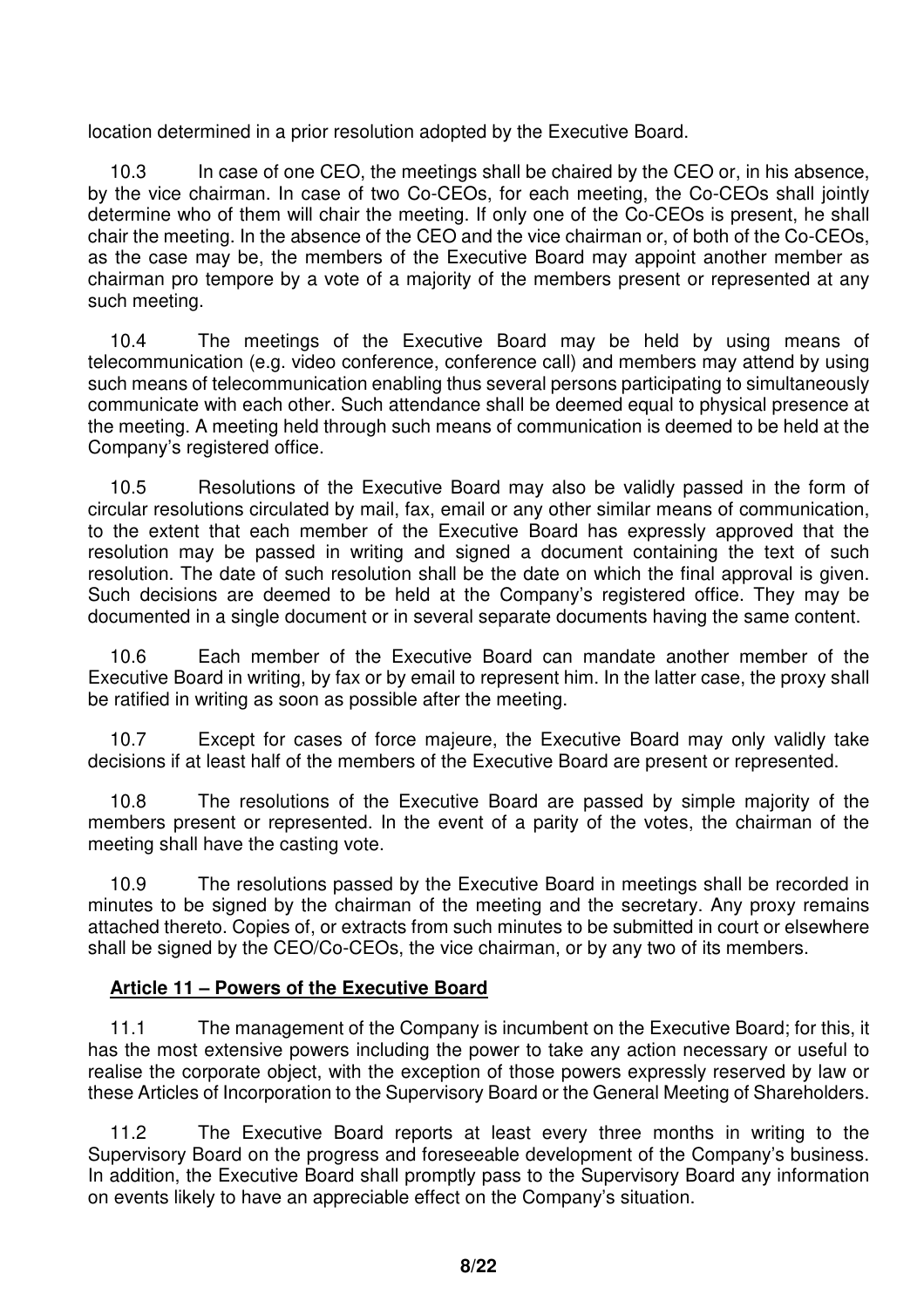11.3 The Executive Board may create one or several committees / advisory boards whose composition and duties it shall determine and who shall exercise their activities under its responsibility. The Executive Board shall adopt standing rules of procedure which stipulate, in particular, the minimum number of the members of the respective committee and how the members are appointed.

11.4 The Executive Board may delegate the daily management to persons who need not be shareholders.

## **Article 12 – Representation of the Company**

The Company is validly bound towards third parties (i) by the joint signature of two members of the Executive Board or (ii) by the joint signature or the sole signature of any person(s) to whom such signatory power may have been granted directly or indirectly by the Executive Board within the limits of such granting.

## **CHAPTER IV – SUPERVISORY BOARD**

## **Article 13 - Supervisory Board**

13.1 The supervisory board of the Company shall be composed of at least three members, who need not be shareholders (the "Supervisory Board"). In case of a single shareholder, the Company may be supervised by a sole member of the Supervisory Board who assumes all rights, duties and liabilities of the Supervisory Board. In such case, a reference to the Supervisory Board is to be construed as a reference to the sole member of the Supervisory Board.

13.2 The members of the Supervisory Board shall be appointed by the General Meeting of Shareholders which determines the duration of their mandate and their remuneration. The members are appointed for a duration which may not exceed six years. They may be reappointed for successive terms. They can be recalled at any time, without notice and without cause, by the General Meeting of Shareholders. In principle, their appointments shall end immediately after the General Meeting of Shareholders which appoints their successors.

13.3 The Supervisory Board shall elect from among its ranks a chairman (the "Chairman of the Supervisory Board"). The Supervisory Board may also elect a vice chairman.

13.4 The Supervisory Board shall appoint a secretary, who shall not be a member of the Supervisory Board or a member of the Executive Board. The secretary shall be instructed to keep the minutes of the meetings of the Supervisory Board and to carry out such administrative and other duties as directed by the Supervisory Board.

#### **Article 14 – Meetings and Decisions of the Supervisory Board**

14.1 The Supervisory Board convenes whenever required by the Company's affairs. The meetings shall be called by the Chairman of the Supervisory Board or, in his absence, by the vice chairman, if any, in writing, by fax, email or in any other electronic form at least twentyfour hours in advance of the time scheduled for the meeting, except in case of emergency. The Chairman of the Supervisory Board shall be obliged to convene a meeting if the Executive Board requires so by decision with an indication of the agenda. In his absence, the vice chairman takes his place. The meetings of the Supervisory Board shall be held at the location and the time indicated in the convening notice. No such convening notice is required if all members of the Supervisory Board are present or represented at the meeting, in the case of a circular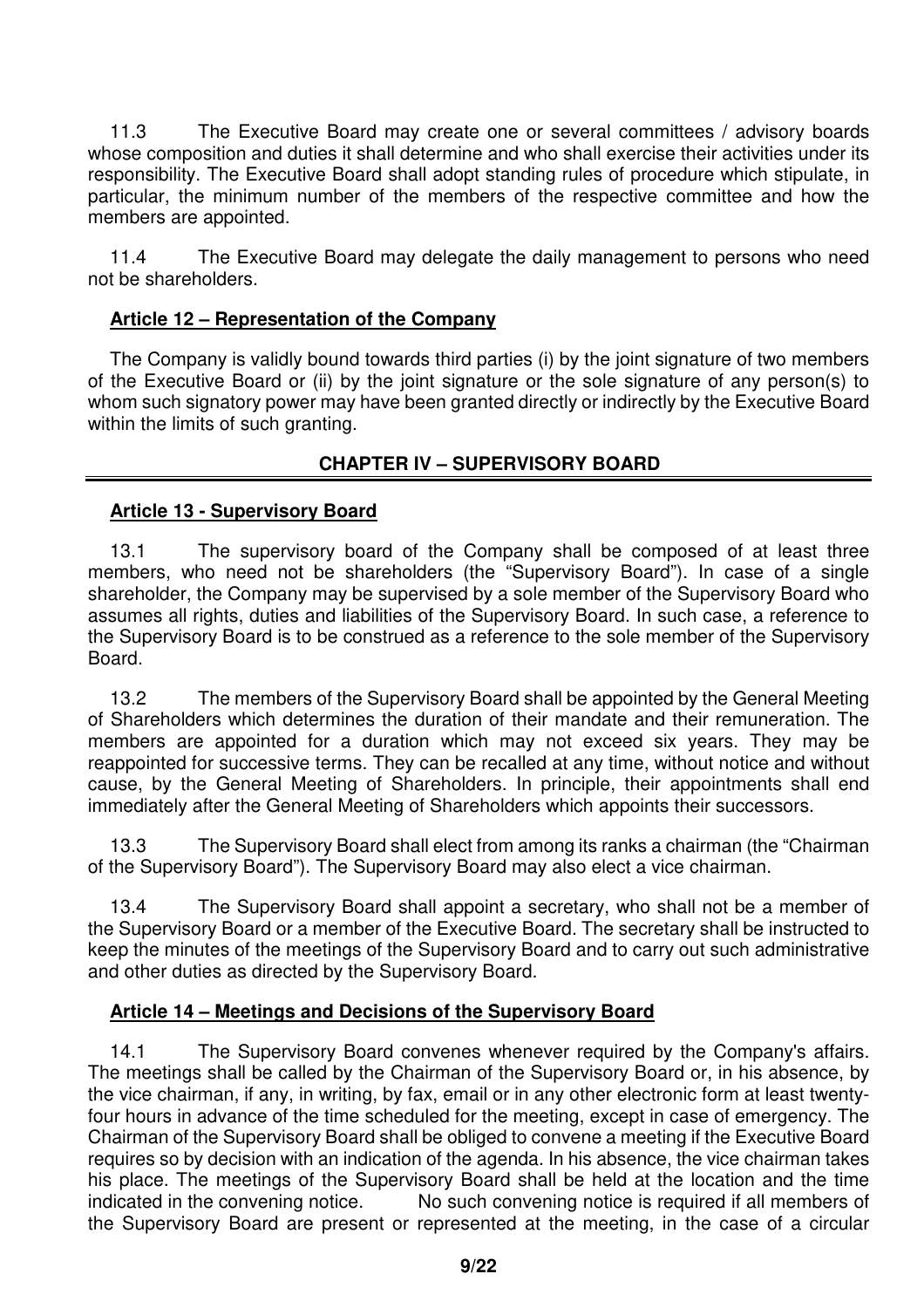resolution or in case of consent of each member in writing, by fax, email or any other similar means of communication. Also, a convening notice is not required for a meeting to be held at a time and location determined in a prior resolution adopted by the Supervisory Board.

 14.2 Each meeting of the Supervisory Board is chaired by the Chairman of the Supervisory Board or, in his absence, by the vice chairman, if any. In the absence of the Chairman of the Supervisory Board and the vice chairman, if any, the members of the Supervisory Board may appoint another member as chairman pro tempore by a vote of a majority of the members present or represented at any such meeting.

14.3 The meetings of the Supervisory Board may be held by using means of telecommunication (e.g. video conference, conference call) and members may attend by using such means of telecommunication enabling thus several persons participating to simultaneously communicate with each other. Such attendance shall be deemed equal to physical presence at the meeting. A meeting held through such means of communication is deemed to be held at the Company's registered office.

14.4 Resolutions of the Supervisory Board may also be validly passed in the form of circular resolutions circulated by mail, fax, email or any other similar means of communication, to the extent that each member of the Supervisory Board has expressly approved that the resolution may be passed in writing, and signed a document containing the text of such resolution. The date of such resolution shall be the date on which the final approval is given. Such decisions are deemed to be held at the Company's registered office. They may be documented in a single document or in several separate documents having the same content.

14.5 Each Supervisory Board member can mandate another member of the Supervisory Board in writing, by fax or by email to represent him. In the latter case, the proxy shall be ratified in writing as soon as possible after the meeting.

14.6 Except for cases of force majeure, the Supervisory Board may only validly take decisions if at least half of the Supervisory Board members are present or represented.

14.7 The resolutions of the Supervisory Board are passed by simple majority of the members present or represented. In the event of a parity of the votes, the chairman of the meeting shall have the casting vote.

14.8 The resolutions passed by the Supervisory Board in meetings shall be recorded in minutes to be signed by the chairman of the meeting and the secretary. Any proxy remains attached thereto. Copies of, or extracts from such minutes to be submitted in court or elsewhere are signed by the Chairman of the Supervisory Board, the vice chairman, or by any two of its members.

## **Article 15 – Powers of the Supervisory Board**

15.1 The permanent supervision and monitoring of the management of the Company is incumbent on the Supervisory Board.

15.2 The Supervisory Board may determine types of transactions with respect to which the Executive Board, without prejudice to its authority to represent the Company legally, shall obtain prior approval of the Supervisory Board.

15.3 The Supervisory Board may constitute committees whose composition and duties it shall determine and who shall exercise their activities under its responsibility. This may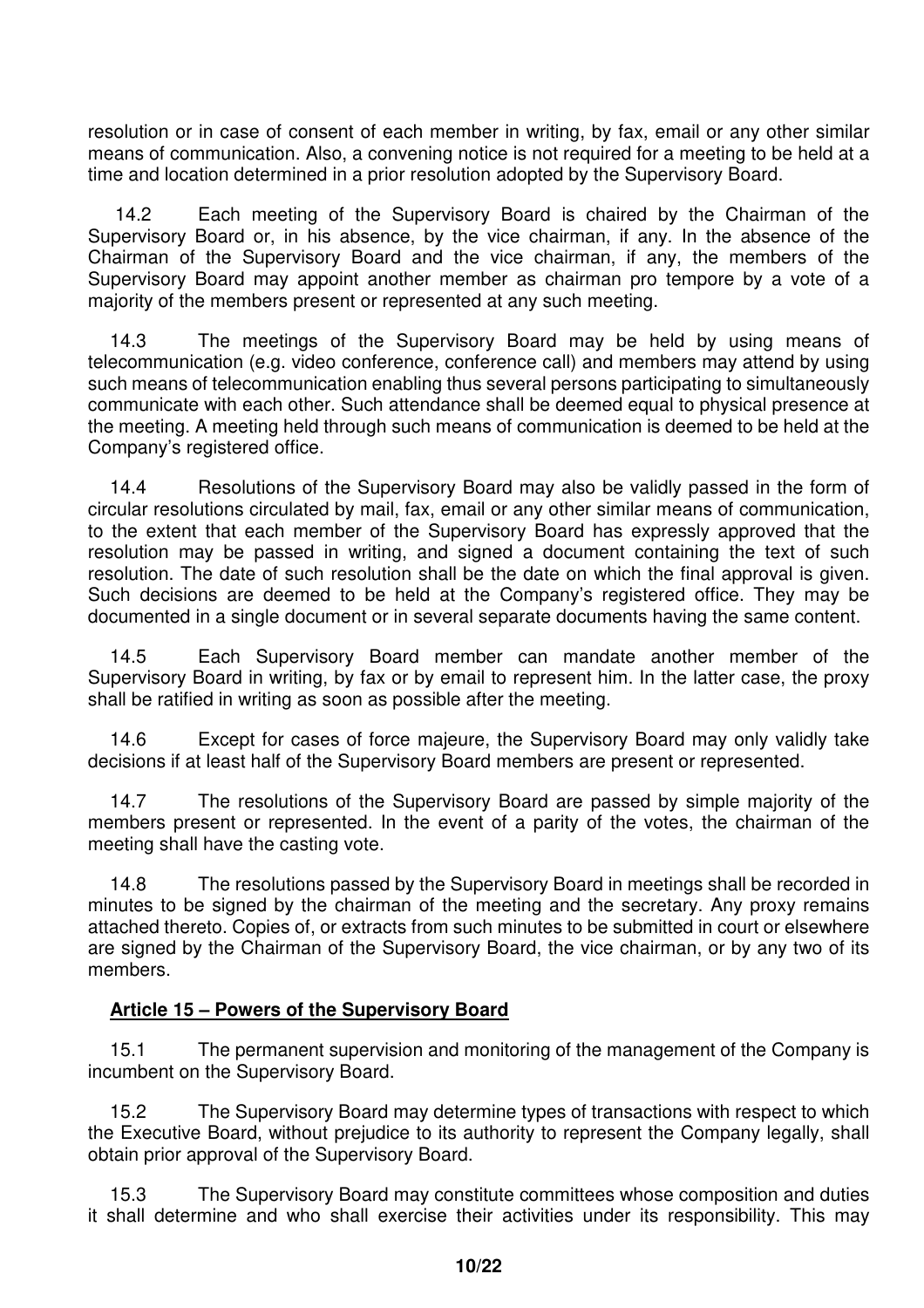however not result in a delegation of the powers reserved by law or by these Articles of Incorporation to the Supervisory Board itself or result in a reduction or limitation of the powers of the Executive Board. The Supervisory Board shall adopt standing rules of procedure which stipulate, in particular, the number of the members of the respective committee and how the members are appointed.

15.4 The Supervisory Board may adopt its own standing Internal Rules & Regulations. It shall adopt standing Internal Rules & Regulations for the Executive Board.

## **CHAPTER V – INDEMNIFICATION OF BOARD MEMBERS**

#### **Article 16 – Indemnification of Board Members**

16.1 The Company will, to the extent permitted by Luxembourg law, indemnify any current or former member of the Executive Board or Supervisory Board of the Company and, if applicable, his or her heirs or successors, against expenses reasonably incurred by him or her in connection with any action, suit or proceeding to which he or she may be made a party by reason of his or her being or having been a member of the Executive Board or the Supervisory Board of the Company, except in relation to matters as to which he or she shall be finally adjudged to have acted in breach of any duty being incumbent on him or her as a current or former member of the Executive Board or the Supervisory Board of the Company and except for criminal fines or penalties. The foregoing right of indemnification shall not exclude other rights to which the persons to be indemnified may be entitled.

16.2 Subject to any procedures that may be implemented in the future, the expenses for the preparation and defense in any action, suit or proceeding may be advanced by the Company, provided that the concerned current or former member of the Executive Board or Supervisory Board delivers a written commitment that all sums paid in advance will be reimbursed to the Company if it is ultimately determined that he or she acted in breach of duty or that he or she is otherwise not entitled to indemnification under this resolution.

#### **CHAPTER VI – SHAREHOLDERS' MEETINGS**

#### **Article 17 - General Meeting of Shareholders**

17.1 The general meeting of shareholders of the Company (the "General Meeting of Shareholders") shall represent the entire body of shareholders of the Company.

17.2 If there is only one shareholder that sole shareholder assumes all powers conferred to the General Meeting of Shareholders and any reference to the General Meeting of Shareholders shall be to the sole shareholder. Decisions of the sole shareholder are documented in the form of minutes or written resolutions, as the case may be. Copies of, or extracts from, the decisions, which are required for use in a court, or elsewhere, shall be signed by the sole shareholder.

17.3 The Company's annual General Meeting of Shareholders shall be held, within six (6) months of the end of each financial year in accordance with Luxembourg law, in Luxembourg, at the Company's registered office, or at any other address and at such time as specified in the notice convening the meeting.17.4 Shareholders taking part in a General Meeting of Shareholders by conference call, through video conference or by any other means of communication allowing for their identification, allowing all persons taking part in the meeting to hear one another on a continuous basis and allowing for an effective participation, are deemed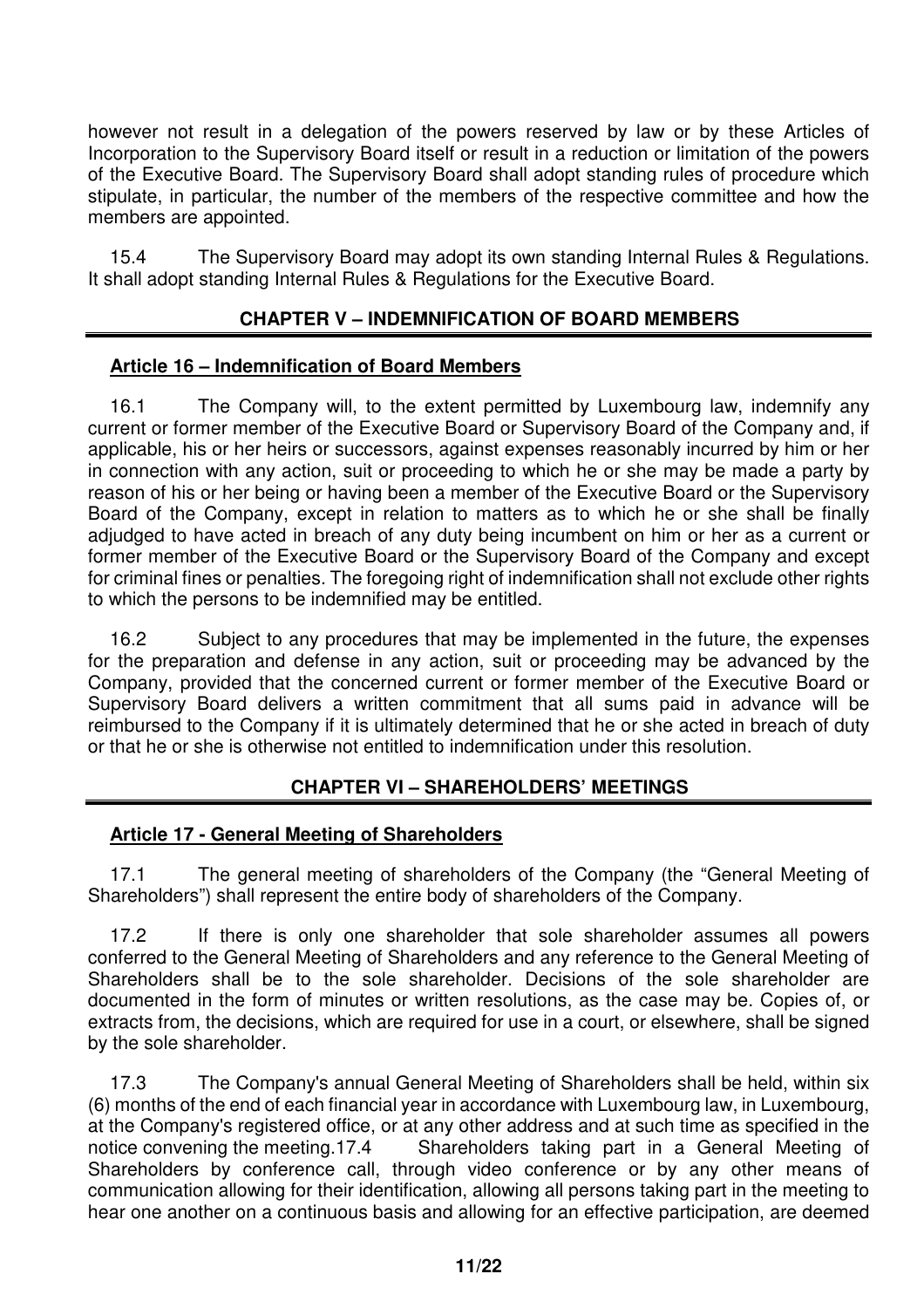to be present for the computations of the quorums and the votes.

17.5 Each shareholder may vote at a General Meeting of Shareholders through a signed voting form sent by mail, email, facsimile or any other means of communication. The shareholders may only use voting forms provided by the Company. The Company shall only take into account voting forms received prior to the general meeting to which they relate.

## **CHAPTER VII – CONFIDENTIALITY**

#### **Article 18 - Confidentiality**

Even after cessation of their mandate or function, any member of the Executive Board, any member of the Supervisory Board, any member of any committee, as well as any person who is invited to attend a meeting of such corporate bodies or committees, shall not disclose information on the Company, unless such divulgation is required by a legal or regulatory provision applicable to sociétés anonymes.

## **CHAPTER VIII – AUDIT, ANNUAL ACCOUNTS AND PROFIT DISTRIBUTION**

#### **Article 19 - Supervision and Audit**

The Company's operations and its annual accounts shall be supervised and audited by an independent auditor in accordance with legal provisions in force.

#### **Article 20 - Annual Accounts**

20.1 The accounting year of the Company shall commence on the first day of January and shall terminate on the thirty-first day of December of each year.

20.2 The Executive Board shall draw up the balance sheet and the profit and loss account as at the thirty-first day of December of each year.

#### **Article 21 - Distribution of Profits**

21.1 At least five per cent of the Company's net profits shall be set aside each year in order to constitute the legal reserve; this annual transfer to the legal reserve shall cease to be obligatory once the reserve has reached a level equal to one tenth of the subscribed share capital. In the event that the legal reserve should fall below a level equal to one tenth of the subscribed share capital, annual transfers of a part of the net profits shall recommence and shall continue until such time as the legal reserve has again reached a level equal to one tenth of the subscribed share capital.

21.2 The annual General Meeting of Shareholders shall decide, on a proposal from the Executive Board and after having been provided with the observations of the Supervisory Board on the management report as well as the annual accounts, how the balance of net profits shall be appropriated, and may distribute dividends from time to time.

21.3 The Executive Board may decide to pay interim dividends to the shareholders before the end of the financial year in accordance with the provisions of the law.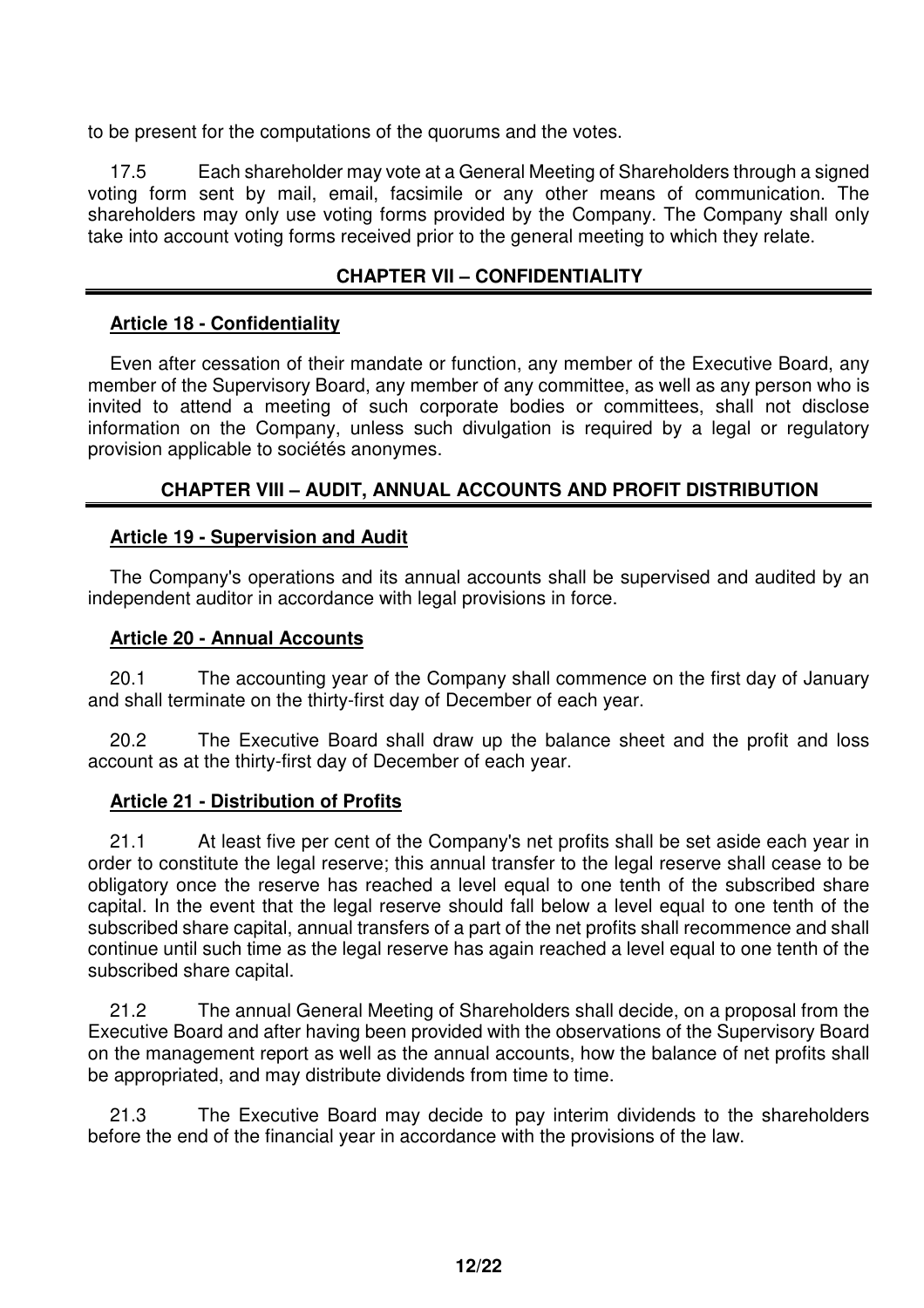## **CHAPTER IX – LIQUIDATION**

#### **Article 22 – Liquidation and Dissolution**

22.1 In case of dissolution of the Company, its liquidation shall be carried out by one or several liquidators who may be natural persons or legal entities. They shall be appointed by the General Meeting of Shareholders which shall determine their powers and compensation.

22.2 The net liquidation proceeds shall be distributed (by the liquidators) to the shareholders in proportion to their shareholding in the Company.

## **CHAPTER X– MISCELLANEOUS**

#### **Article 23 - Applicable Law**

Any matters not governed by these Articles of Incorporation shall be determined in accordance with the applicable Luxembourg laws.

#### **Article 24 - Convenience Translation**

These Articles of Incorporation are followed by a German version, but the English version alone shall be legally binding

**Follows the German version of the above text and in case of divergences between the English and the German texts, the English version will prevail.** 

## **KAPITEL I – FORM, NAME, SITZ, ZWECK, DAUER**

#### **Artikel 1 – Form, Name**

Es besteht eine Aktiengesellschaft (Société Anonyme) mit der Firma **Clearstream Banking S.A.** (die "Gesellschaft").

#### **Artikel 2 – Sitz**

2.1 Der eingetragene Sitz der Gesellschaft wird sich in Luxemburg-Stadt befinden. Auf Beschluss des Vorstands (wie nachfolgend definiert) können Filialen, Tochtergesellschaften oder andere Niederlassungen im Großherzogtum Luxemburg oder auch im Ausland gegründet werden.

2.2 Der Vorstand kann den eingetragenen Sitz der Gesellschaft innerhalb der Gemeinde des Gesellschaftssitzes oder in jede andere Gemeinde des Großherzogtums Luxemburg verlegen und diese Statuten dementsprechend abändern.

#### **Artikel 3 – Zweck**

3.1 Der Zweck der Gesellschaft besteht darin, Einlagen oder andere rückzahlbare Gelder von der Öffentlichkeit entgegenzunehmen und für eigene Rechnung Kredite zu gewähren. Die Gesellschaft wird als zentrale Wertpapierverwahrstelle fungieren und ein Wertpapierabwicklungssystem nach luxemburgischem Recht betreiben. Der Zweck der Gesellschaft besteht insbesondere in der Verwahrung, der Verwaltung, dem Clearing und der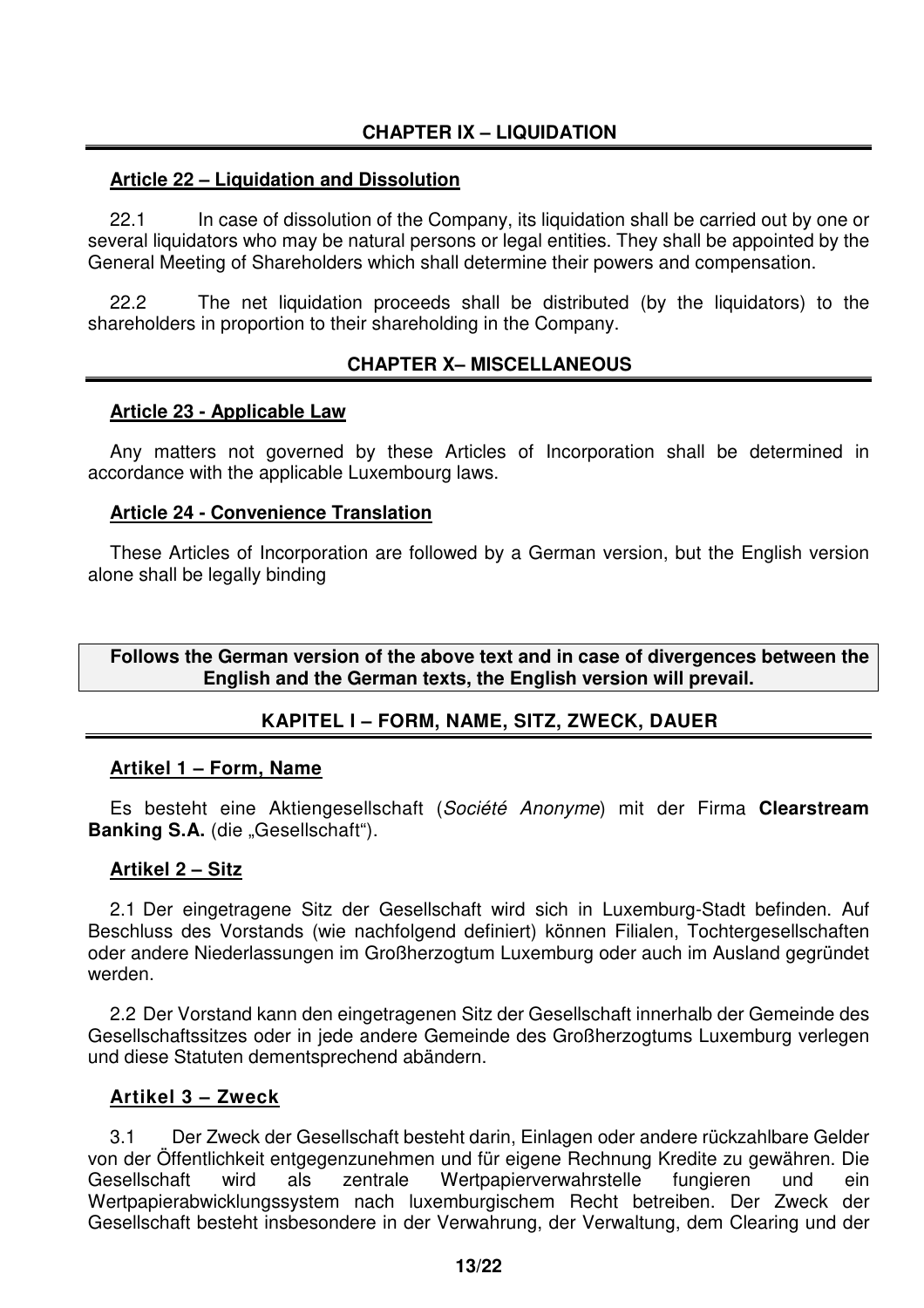Abrechnung von Wertpapieren, Edelmetallen und anderen Finanzinstrumenten (die "Kerndienstleistungen") in der Erbringung zugehöriger Finanzdienstleistungen innerhalb des Großherzogtums Luxemburg und im Ausland, wie etwa alle zugelassenen Finanzdienstleistungen, die die Sicherheit, Effizienz und Transparenz der Wertpapiermärkte verbessern oder direkt mit den Kerndienstleistungen zusammenhängen, einschließlich insbesondere Wertpapierleihe und Kreditaufnahme von Wertpapieraktivitäten, Sicherheitenverwaltung, aufsichtsrechtliche Berichterstattung, IT-Service, Orderrouting und Vertriebsvermittlung.

3.2 Ein weiterer Zweck der Gesellschaft besteht darin, in jeglicher Form Beteiligungen an luxemburgischen oder ausländischen Unternehmen zu halten, mittels Kauf, Verkauf, Tausch oder in anderer Weise Aktien, Anleihen, Schuldverschreibungen, Wechsel und andere Wertpapiere jeder Art zu erwerben, sowie in dem Besitz, der Verwaltung, der Entwicklung und dem Management ihres Portfolios. Die Gesellschaft darf mit und ohne Sicherheiten Kredite gewähren und aufnehmen, unter der Maßgabe, dass so aufgenommene Gelder nur für den Zweck der Gesellschaft oder der Gesellschaften, die Tochter- oder verbundene Gesellschaften der Gesellschaft sind, verwendet werden dürfen. Allgemein darf die Gesellschaft beliebige Geschäfte finanzieller, gewerblicher und industrieller Art tätigen, welche sie als nützlich für die Erfüllung und Entwicklung des Gesellschaftszwecks erachtet.

#### **Artikel 4 – Dauer**

Die Gesellschaft wird für unbegrenzte Dauer gegründet.

## **KAPITEL II – AKTIENKAPITAL, AKTIEN UND ÜBERTRAGUNG VON AKTIEN**

#### **Artikel 5 – Aktienkapital**

Das ausgegebene Aktienkapital der Gesellschaft beträgt zweiundneunzig Millionen und zweihundert Euro (92.000.200 EUR), aufgeteilt auf neunhunderttausend und zwei (920.002) Stammaktien mit einem Nennwert von jeweils einhundert Euro (100 EUR).

#### **Artikel 6 – Genehmigtes Aktienkapital**

6.1 Die Gesellschaft verfügt neben dem ausgegebenen Aktienkapital über ein genehmigtes Aktienkapital in Höhe von fünfundzwanzig Millionen Euro (25.000.000 EUR), aufgeteilt auf zweihundertfünfzigtausend (250.000) Stammaktien mit einem Nennwert von jeweils einhundert Euro (100 EUR) (das "genehmigte Aktienkapital").

6.2 Vorbehaltlich der Zustimmung des Aufsichtsrats (wie nachfolgend definiert) ist der Vorstand ermächtigt und beauftragt:

- das ausgegebene Aktienkapital zu gegebener Zeit unter Beachtung der Obergrenzen des genehmigten Aktienkapitals in einem oder in mehreren Schritten durch die Ausgabe neuer Stammaktien mit oder ohne Ausgabeaufschlag zu erhöhen, die in bar, gegen Sacheinlage, durch Umwandlung von Ansprüchen der Aktionäre oder im Wege der Zuweisung von Gewinnen oder Rücklagen zum Kapital zu bezahlen sind; und

- den Ort und den Tag der Ausgabe oder der folgenden Ausgaben sowie die Zeichnungsund Zahlungsbedingungen für die zusätzlichen Stammaktien festzulegen.

6.3 Diese Ermächtigung gilt für einen Zeitraum von fünf Jahren ab dem Tag der Veröffentlichung der notariellen Urkunde zur Abänderung der vorliegenden Satzung, die am 15.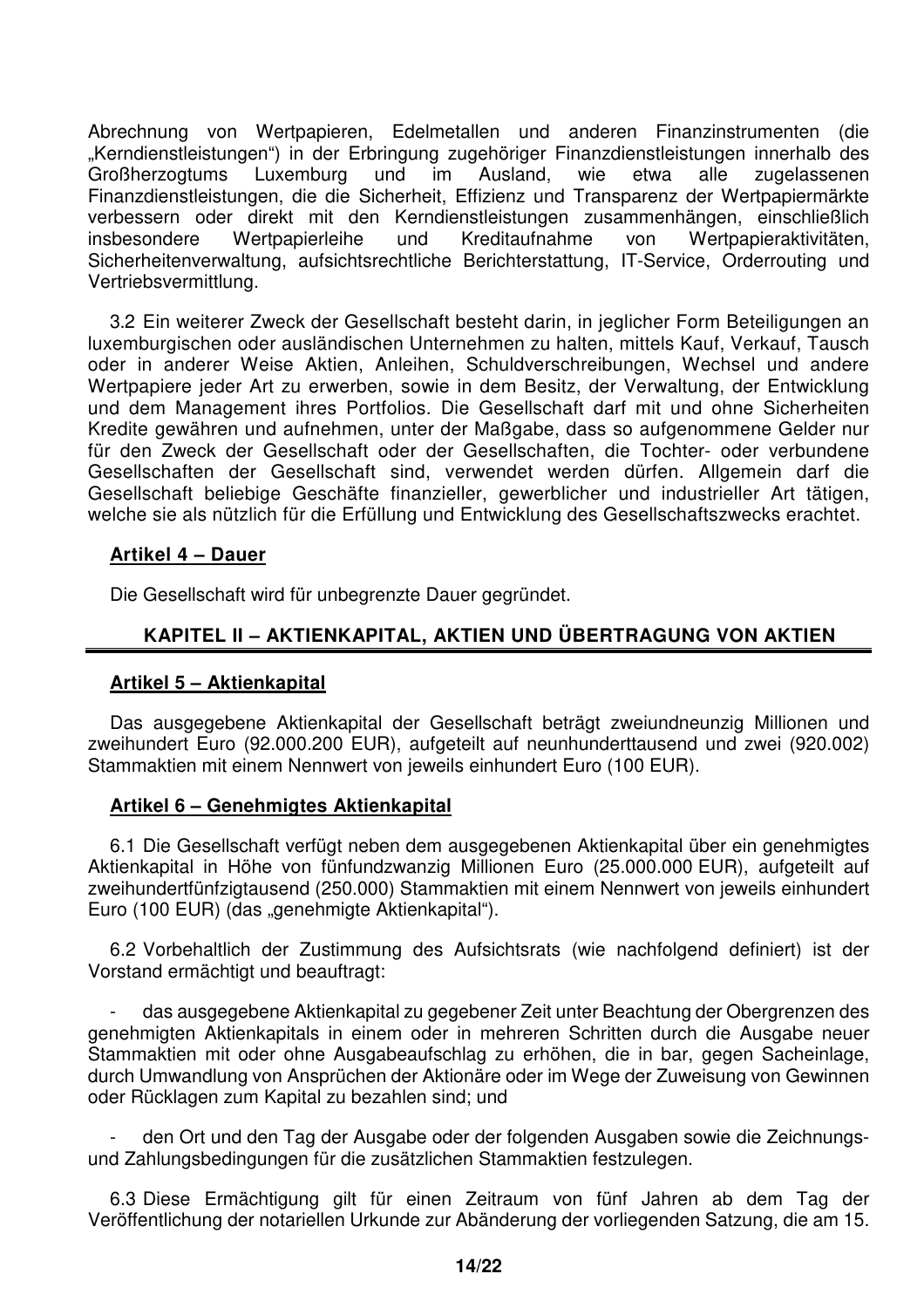September 2021 beurkundet wurde, und kann durch eine Hauptversammlung (wie nachfolgend definiert) verlängert werden.

6.4 Im Anschluss an eine Erhöhung des ausgegebenen Aktienkapitals nach Maßgabe der vorgenannten Bestimmungen wird dieser Artikel so abgeändert, dass er die auf diese Weise durchgeführte Erhöhung widerspiegelt; der Vorstand oder eine von ihm für diesen Zweck beauftragte Person veranlasst die notarielle Beurkundung dieser Abänderung.

#### **Artikel 7 – Aktien, Aktionärsregister**

7.1 Aktien der Gesellschaft haben ausschließlich die Form von Namensaktien.

7.2 Die Gesellschaft erkennt nur einen einzigen Eigentümer je Aktie an. Falls sich eine oder mehrere Aktien in Gemeinschaftsbesitz befinden oder der Besitzanspruch auf diese Aktie(n) aufgeteilt wurde oder strittig ist, haben alle Personen, die einen Anspruch auf diese Aktie(n) geltend machen, einen einzigen Bevollmächtigten zu benennen, der diese Aktie(n) gegenüber der Gesellschaft vertritt. Wird kein Bevollmächtigter benannt, werden alle mit dieser/diesen Aktie(n) verbundenen Rechte ausgesetzt.

7.3 Der Besitz einer Aktie bedeutet die stillschweigende Annahme dieser Satzung sowie der von der Hauptversammlung rechtswirksam angenommenen Beschlüsse.

7.4 Am Sitz der Gesellschaft wird ein Aktionärsregister geführt. Die Eintragung der Bezeichnung und Anschrift eines Aktionärs sowie der Anzahl der von diesem gehaltenen Aktien der Gesellschaft gilt als Beweis für das Eigentumsrecht dieses Aktionärs an der angegebenen Anzahl von Aktien.

7.5 Jeder Aktionär wird der Gesellschaft seine Anschrift sowie gegebenenfalls Änderungen derselben mitteilen. Die Gesellschaft ist berechtigt, zu beliebigen Zwecken die letzte so mitgeteilte Anschrift als die richtige Anschrift zu betrachten.

7.6 Die Gesellschaft darf im gesetzlich zulässigen Rahmen und zu den gesetzlich zulässigen Bedingungen eigene Aktien zurücknehmen.

#### **Artikel 8 – Übertragung von Aktien**

8.1 Die Aktien sind frei übertragbar.

8.2 Jede Übertragung von Aktien wird gegenüber der Gesellschaft und Dritten entweder (i) mittels einer Übertragungserklärung, die im Aktionärsregister verzeichnet wird und sowohl vom Übertragenden als auch vom Übertragungsempfänger oder deren Vertreter unterzeichnet und datiert werden muss, oder (ii) nach einer Übertragungsanzeige gegenüber der Gesellschaft oder nach Annahme der Übertragung durch die Gesellschaft wirksam.

## **KAPITEL III – GESCHÄFTSFÜHRUNG UND VERTRETUNG**

#### **Artikel 9 – Vorstand**

9.1 Der Vorstand der Gesellschaft besteht aus wenigstens drei Mitgliedern (der "Vorstand").

9.2 Die Mitglieder des Vorstands werden vom Aufsichtsrat ernannt, der die Dauer ihres Mandats und ihre Vergütung festlegt. Die Mitglieder werden für eine Dauer von höchstens sechs Jahren ernannt. Sie können für weitere Amtszeiten wiederernannt werden. Sie können jederzeit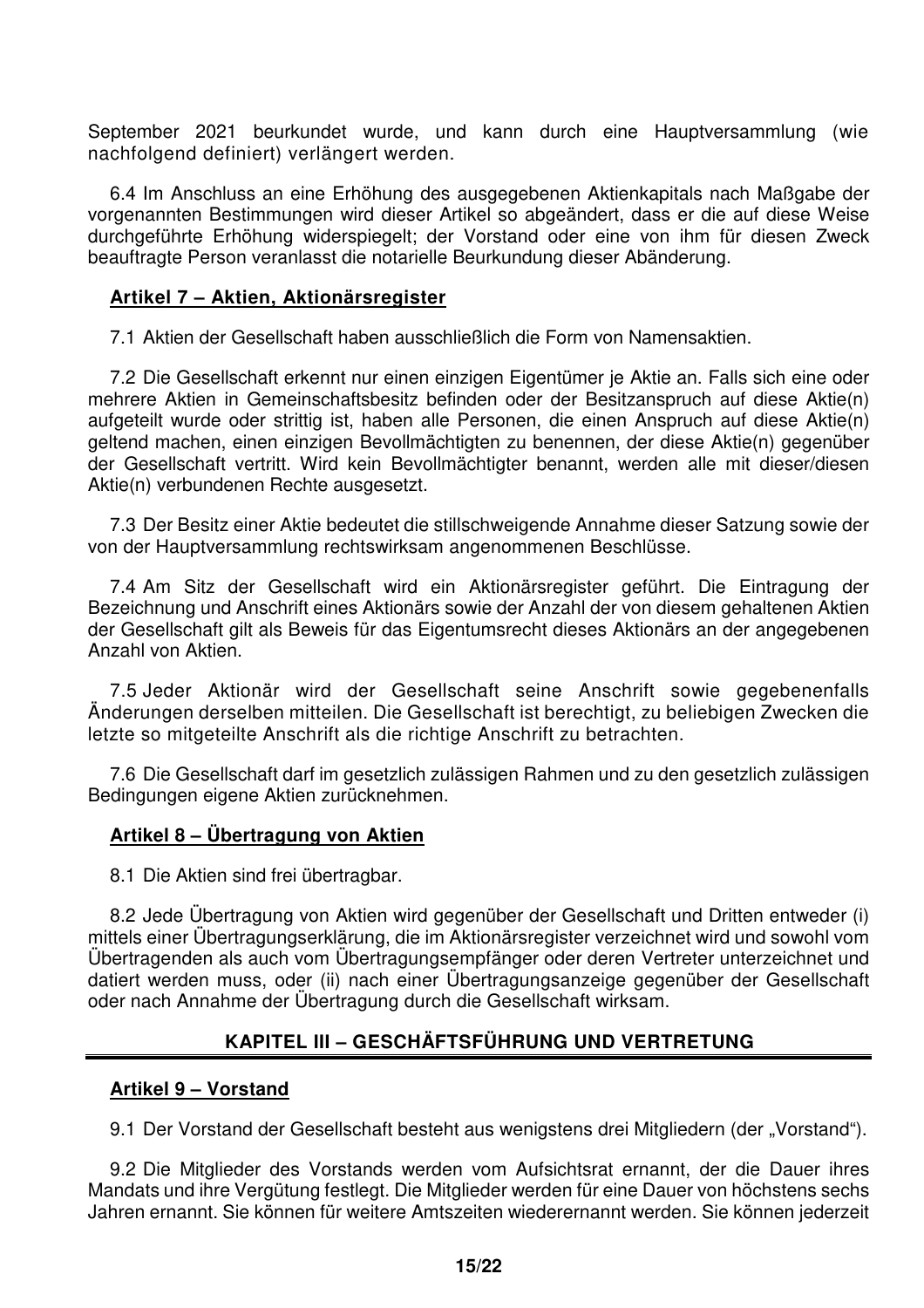ohne Kündigungsfrist und ohne Angabe von Gründen vom Aufsichtsrat oder der Hauptversammlung mit einfacher Mehrheit der abgegebenen gültigen Stimmen abberufen werden.

9.3 Vorbehaltlich der Zustimmung des Aufsichtsrats wählt der Vorstand aus seiner Mitte einen Vorsitzenden (der "CEO") oder zwei Co-Vorsitzende (jeweils ein "Co-CEO" und gemeinsam die "Co-CEOs"); dabei handeln die Co-CEOs gemeinsam, sofern in der vorliegenden Satzung oder in den ständigen internen Vorschriften und Regelungen nichts Anderslautendes festgelegt ist. Gibt es nur einen CEO, wählt der Vorstand darüber hinaus einen stellvertretenden Vorsitzenden; gibt es zwei Co-CEOs ist die Wahl von stellvertretenden Vorsitzenden zulässig.

9.4 Der Vorstand ernennt einen Sekretär, der weder ein Mitglied des Aufsichtsrats noch ein Mitglied des Vorstands sein darf. Der Sekretär ist anzuweisen, bei Sitzungen des Vorstands ein Protokoll zu führen und die administrativen und sonstigen Aufgaben zu erfüllen, die ihm vom Vorstand aufgetragen werden.

9.5 Sollte die Zahl der Mitglieder des Vorstands unter drei sinken, ist diese offene Position ohne ungebührliche Verzögerung entweder vom Aufsichtsrat oder vorübergehend bis zur nächsten Sitzung des Aufsichtsrats, der über die dauerhafte Bestellung beschließt, durch das/die verbliebene(n) Mitglied(er) des Vorstands zu besetzen.

## **Artikel 10 – Sitzungen und Beschlüsse des Vorstands**

10.1 Der Vorstand kommt zusammen, wann immer die Angelegenheiten der Gesellschaft dies erforderlich machen. Die Sitzungen des Vorstands finden an dem in der Einberufung angegebenen Ort und Zeitpunkt statt.

10.2 Die Sitzungen werden vom CEO oder in dessen Abwesenheit vom stellvertretenden Vorsitzenden, falls vorhanden, schriftlich, per Fax, E-Mail oder in einer anderen elektronischen Form wenigstens vierundzwanzig Stunden vor dem geplanten Beginn der Sitzung (außer in Notfällen) einberufen. Gibt es zwei Co-CEOs, werden die Sitzungen von den gemeinsam handelnden Co-CEOs einberufen; sollte einer von ihnen nicht verfügbar sein, sind die Sitzungen vom anderen Co-CEO einzuberufen. Wenn alle Mitglieder des Vorstands bei der Sitzung anwesend oder vertreten sind, im Falle eines Umlaufbeschlusses oder falls eine Zustimmung jedes Mitglieds in Schriftform, per Fax, E-Mail oder einem anderen ähnlichen Kommunikationsmittel vorliegt, ist eine solche Einberufung nicht erforderlich. Eine Einberufung ist auch nicht erforderlich für eine Sitzung, die zu einem Zeitpunkt und an einem Ort stattfindet, die in einem früheren Beschluss des Vorstands festgelegt wurden.

10.3 Gibt es nur einen CEO, hat dieser oder in seiner Abwesenheit der stellvertretende Vorsitzende den Vorsitz bei der Sitzung. Gibt es zwei Co-CEOs, legen die Co-CEOs für jede Sitzung gemeinsam fest, wer von ihnen den Vorsitz bei der Sitzung haben wird. Wenn nur einer der Co-CEOs anwesend ist, hat dieser den Vorsitz bei der Sitzung. Bei Abwesenheit des CEO und des stellvertretenden Vorsitzenden oder ggf. beider Co-CEOs können die Mitglieder des Vorstands ein anderes Mitglied vorübergehend zum Vorsitzenden ernennen, wenn die Mehrheit der bei dieser Sitzung anwesenden oder vertretenen Mitglieder dafür stimmt.

10.4 Die Sitzungen des Vorstands können mit Hilfe von Telekommunikationsmitteln (z. B. Video- oder Telefonkonferenz) durchgeführt werden, und Mitglieder können mit Hilfe von Telekommunikationsmitteln teilnehmen, die es mehreren teilnehmenden Personen ermöglichen, gleichzeitig miteinander zu kommunizieren. Eine solche Teilnahme gilt als der physischen Anwesenheit bei der Sitzung gleichwertig. Eine Sitzung, die über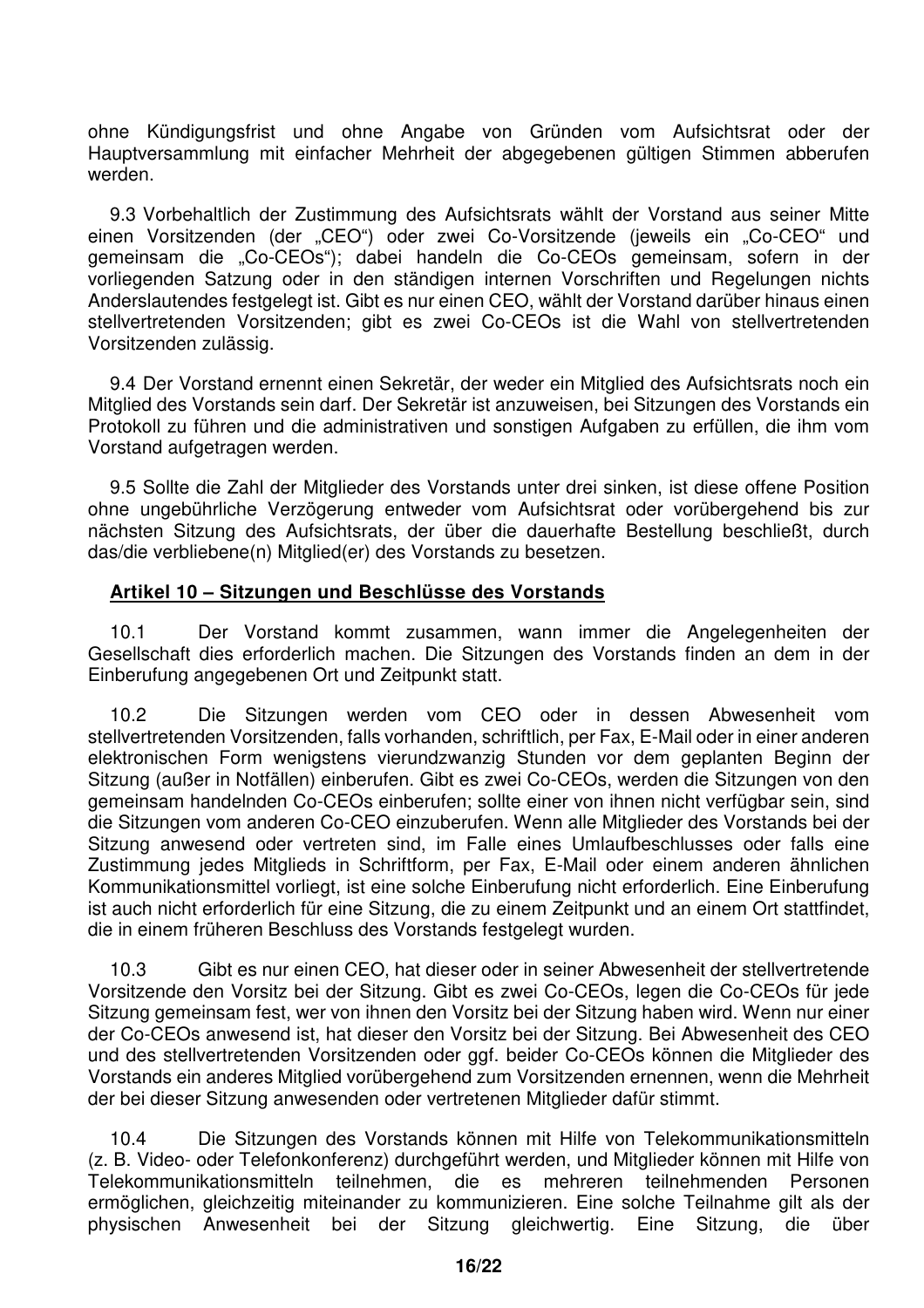Kommunikationsmittel dieser Art stattfindet, gilt als am Sitz der Gesellschaft durchgeführt.

10.5 Beschlüsse des Vorstands können auch in Form von Umlaufbeschlüssen rechtswirksam gefasst werden, die per Post, Fax, E-Mail oder mit ähnlichen Kommunikationsmitteln in Umlauf gebracht werden, sofern jedes Mitglied des Vorstands ausdrücklich zugestimmt hat, dass der Beschluss schriftlich gefasst werden kann, und ein Dokument unterzeichnet hat, das den Wortlaut des betreffenden Beschlusses enthält. Der Zeitpunkt des Beschlusses ist der Zeitpunkt, an dem dieser endgültig genehmigt wird. Diese Beschlüsse gelten als am Sitz der Gesellschaft gefasst. Sie können in einem einzelnen Dokument oder in mehreren gesonderten Dokumenten desselben Inhalts dokumentiert werden.

10.6 Jedes Mitglied des Vorstands kann ein anderes Mitglied des Vorstands schriftlich, per Fax oder E-Mail zu seinem Vertreter bestellen. Im letztgenannten Fall ist die Vollmacht möglichst bald nach der Sitzung schriftlich zu bestätigen.

10.7 Außer in Fällen von höherer Gewalt kann der Vorstand nur dann rechtswirksam Beschlüsse fassen, wenn wenigstens die Hälfte der Mitglieder des Vorstands anwesend oder vertreten ist.

10.8 Die Beschlüsse des Vorstands werden mit einfacher Mehrheit der Stimmen der anwesenden oder vertretenen Mitglieder gefasst. Bei Stimmengleichheit ist die Stimme des Vorsitzenden der Sitzung ausschlaggebend.

10.9 Die vom Vorstand bei seinen Sitzungen gefassten Beschlüsse sind im Protokoll zu verzeichnen, das vom Vorsitzenden der Sitzung und dem Sekretär zu unterzeichnen ist. Etwaige Vollmachten bleiben diesem beigefügt. Kopien dieses Protokolls oder Auszüge daraus, die einem Gericht oder einer anderen Stelle vorzulegen sind, müssen vom CEO/den Co-CEOs, dem stellvertretenden Vorsitzenden oder zwei beliebigen Mitgliedern des Vorstands unterzeichnet werden.

## **Artikel 11 – Befugnisse des Vorstands**

11.1 Die Geschäftsführung der Gesellschaft obliegt dem Vorstand; dazu verfügt dieser über die umfassendsten Befugnisse, unter anderem über die Befugnis, jede beliebige zur Verwirklichung des Gesellschaftszwecks erforderliche oder nützliche Maßnahme zu ergreifen; davon ausgenommen sind jene Befugnisse, die kraft Gesetzes oder dieser Satzung ausdrücklich dem Aufsichtsrat oder der Hauptversammlung vorbehalten sind.

11.2 Der Vorstand erstattet dem Aufsichtsrat wenigstens alle drei Monate schriftlich Bericht über den Fortgang und die absehbare Entwicklung des Geschäfts der Gesellschaft. Darüber hinaus hat der Vorstand Informationen über Ereignisse, die bedeutende Auswirkungen auf die Lage der Gesellschaft haben dürften, unverzüglich an den Aufsichtsrat weiterzugeben.

11.3 Der Vorstand darf einen oder mehrere Ausschüsse/ein oder mehrere Beratungsgremien einrichten, deren Zusammensetzung und Aufgaben er festlegt und die ihre Tätigkeiten unter seiner Verantwortung ausüben. Der Vorstand nimmt eine Geschäftsordnung an, welche insbesondere die Mindestanzahl der Mitglieder des jeweiligen Ausschusses festlegt und bestimmt, wie die Mitglieder bestellt werden.

11.4 Der Vorstand darf die tägliche Geschäftsführung auf Personen übertragen, die keine Aktionäre sein müssen.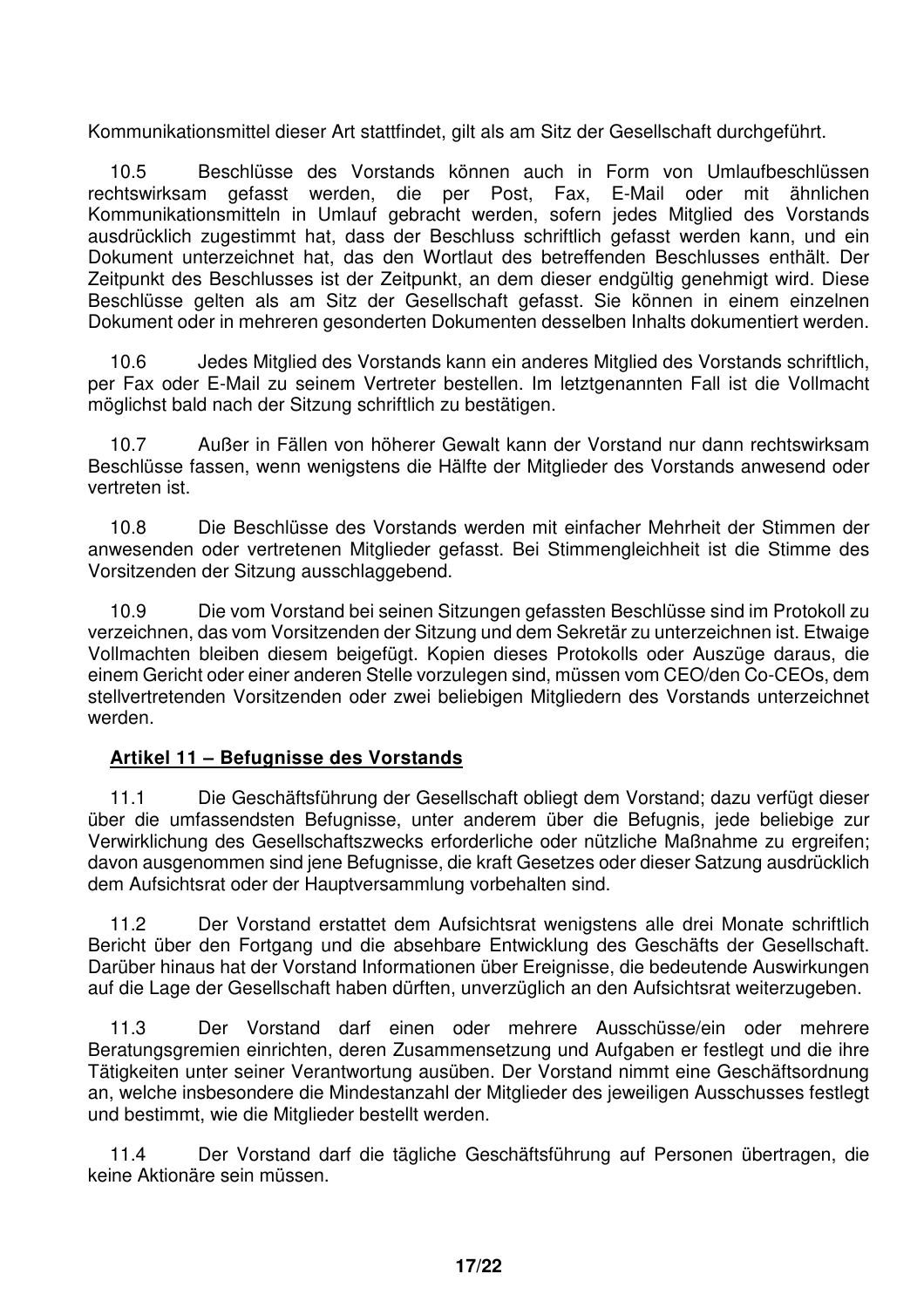## **Artikel 12 – Vertretung der Gesellschaft**

Die Gesellschaft ist (i) durch die gemeinsame Unterschrift von zwei Mitgliedern des Vorstands oder (ii) durch die gemeinsame Unterschrift oder die Einzelunterschrift der Person(en), der/denen diese Zeichnungsbefugnis unter Umständen direkt oder indirekt vom Vorstand erteilt wurde, innerhalb der Grenzen dieser Erteilung gegenüber Dritten rechtswirksam gebunden.

## **KAPITEL IV – AUFSICHTSRAT**

## **Artikel 13 – Aufsichtsrat**

13.1 Der Aufsichtsrat der Gesellschaft besteht aus wenigstens drei Mitgliedern, die keine Aktionäre sein müssen (der "Aufsichtsrat"). Im Falle eines einzelnen Aktionärs darf die Gesellschaft durch ein alleiniges Mitglied des Aufsichtsrats beaufsichtigt werden, das alle Rechte und Pflichten sowie jegliche Haftung des Aufsichtsrats übernimmt. In diesem Fall versteht sich eine Bezugnahme auf den Aufsichtsrat als eine Bezugnahme auf das alleinige Mitglied des Aufsichtsrats.

13.2 Die Mitglieder des Aufsichtsrats werden von der Hauptversammlung ernannt, welche die Dauer ihres Mandats und ihre Vergütung festlegt. Die Mitglieder werden für eine Dauer von höchstens sechs Jahren ernannt. Sie können für weitere Amtszeiten wiederernannt werden. Sie können jederzeit ohne Kündigungsfrist und ohne Angabe von Gründen von der Hauptversammlung abberufen werden. Ihre Ernennungen enden grundsätzlich unmittelbar nach der Hauptversammlung, die ihre Nachfolger ernennt.

13.3 Der Aufsichtsrats wählt aus seiner Mitte einen Vorsitzenden (der "Aufsichtsratsvorsitzende"). Der Aufsichtsrat darf auch einen stellvertretenden Vorsitzenden wählen.

13.4 Der Aufsichtsrat ernennt einen Sekretär, der weder ein Mitglied des Aufsichtsrats noch ein Mitglied des Vorstands sein darf. Der Sekretär ist anzuweisen, bei Sitzungen des Aufsichtsrats ein Protokoll zu führen und die administrativen und sonstigen Aufgaben zu erfüllen, die ihm vom Aufsichtsrat aufgetragen werden.

## **Artikel 14 – Sitzungen und Beschlüsse des Aufsichtsrats**

14.1 Der Aufsichtsrat kommt zusammen, wann immer die Angelegenheiten der Gesellschaft dies erforderlich machen. Die Sitzungen werden vom Aufsichtsratsvorsitzenden oder in dessen Abwesenheit vom stellvertretenden Vorsitzenden, falls vorhanden, schriftlich, per Fax, E-Mail oder in einer anderen elektronischen Form wenigstens vierundzwanzig Stunden vor dem geplanten Beginn der Sitzung (außer in Notfällen) einberufen. Der Aufsichtsratsvorsitzende ist verpflichtet, eine Sitzung einzuberufen, wenn der Vorstand dies per Beschluss mit Angabe einer Tagesordnung verlangt. In seiner Abwesenheit nimmt der stellvertretende Vorsitzende seinen Platz ein. Die Sitzungen des Aufsichtsrats finden an dem in der Einberufung angegebenen Ort und Zeitpunkt statt. Wenn alle Mitglieder des Aufsichtsrats bei der Sitzung anwesend oder vertreten sind, im Falle eines Umlaufbeschlusses oder falls eine Zustimmung jedes Mitglieds in Schriftform, per Fax, E-Mail oder einem anderen ähnlichen Kommunikationsmittel vorliegt, ist eine solche Einberufung nicht erforderlich. Eine Einberufung ist auch nicht erforderlich für eine Sitzung, die zu einem Zeitpunkt und an einem Ort stattfindet, die in einem früheren Beschluss des Aufsichtsrats festgelegt wurden.

14.2 Den Vorsitz bei jeder Sitzung des Aufsichtsrats hat der Aufsichtsratsvorsitzende oder in dessen Abwesenheit der stellvertretende Vorsitzende, falls vorhanden. Bei Abwesenheit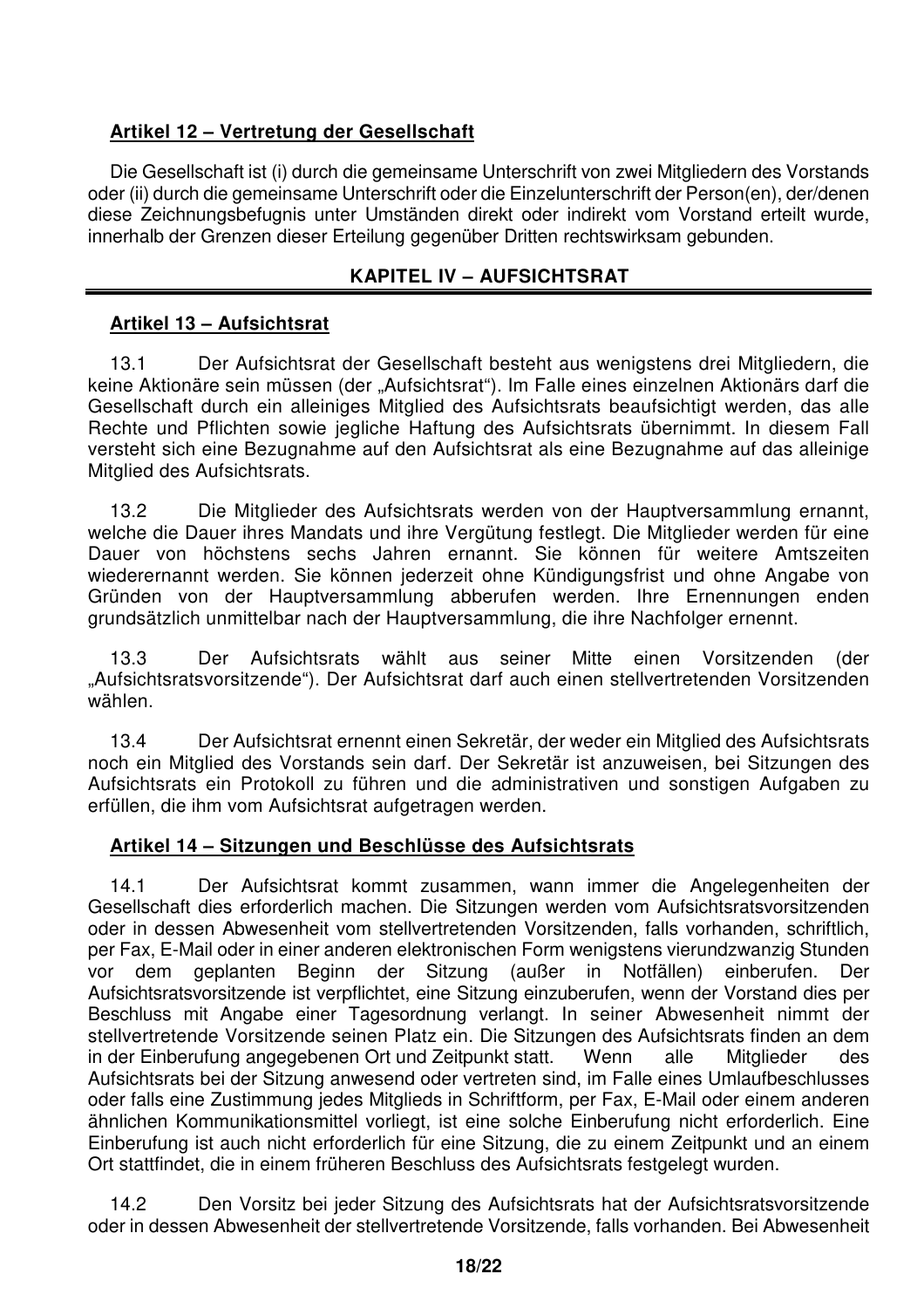des Aufsichtsratsvorsitzenden und des stellvertretenden Vorsitzenden, falls vorhanden, können die Mitglieder des Aufsichtsrats ein anderes Mitglied vorübergehend zum Vorsitzenden ernennen, wenn die Mehrheit der bei dieser Sitzung anwesenden oder vertretenen Mitglieder dafür stimmt.

14.3 Die Sitzungen des Aufsichtsrats können mit Hilfe von Telekommunikationsmitteln (z. B. Video- oder Telefonkonferenz) durchgeführt werden, und Mitglieder können mit Hilfe von Telekommunikationsmitteln teilnehmen, die es mehreren teilnehmenden Personen ermöglichen, gleichzeitig miteinander zu kommunizieren. Eine solche Teilnahme gilt als der physischen Anwesenheit bei der Sitzung gleichwertig. Eine Sitzung, die über Kommunikationsmittel dieser Art stattfindet, gilt als am Sitz der Gesellschaft durchgeführt.

14.4 Beschlüsse des Aufsichtsrats können auch in Form von Umlaufbeschlüssen rechtswirksam gefasst werden, die per Post, Fax, E-Mail oder mit ähnlichen Kommunikationsmitteln in Umlauf gebracht werden, sofern jedes Mitglied des Aufsichtsrats ausdrücklich zugestimmt hat, dass der Beschluss schriftlich gefasst werden kann, und ein Dokument unterzeichnet hat, das den Wortlaut des Beschlusses enthält. Der Zeitpunkt des Beschlusses ist der Zeitpunkt, an dem dieser endgültig genehmigt wird. Diese Beschlüsse gelten als am Sitz der Gesellschaft gefasst. Sie können in einem einzelnen Dokument oder in mehreren gesonderten Dokumenten desselben Inhalts dokumentiert werden.

14.5 Jedes Mitglied des Aufsichtsrats kann ein anderes Mitglied des Aufsichtsrats schriftlich, per Fax oder E-Mail zu seinem Vertreter bestellen. Im letztgenannten Fall ist die Vollmacht möglichst bald nach der Sitzung schriftlich zu bestätigen.

14.6 Außer in Fällen von höherer Gewalt kann der Aufsichtsrat nur dann rechtswirksam Beschlüsse fassen, wenn wenigstens die Hälfte der Mitglieder des Aufsichtsrats anwesend oder vertreten ist.

14.7 Die Beschlüsse des Aufsichtsrats werden mit einfacher Mehrheit der Stimmen der anwesenden oder vertretenen Mitglieder gefasst. Bei Stimmengleichheit ist die Stimme des Vorsitzenden der Sitzung ausschlaggebend.

14.8 Die vom Aufsichtsrat bei seinen Sitzungen gefassten Beschlüsse sind im Protokoll zu verzeichnen, das vom Vorsitzenden der Sitzung und dem Sekretär zu unterzeichnen ist. Etwaige Vollmachten bleiben diesem beigefügt. Kopien dieses Protokolls oder Auszüge daraus, die einem Gericht oder einer anderen Stelle vorzulegen sind, werden vom Aufsichtsratsvorsitzenden, dem stellvertretenden Vorsitzenden oder zwei beliebigen Mitgliedern des Vorstands unterzeichnet.

## **Artikel 15 – Befugnisse des Aufsichtsrats**

15.1 Die ständige Beaufsichtigung und Überwachung der Geschäftsführung der Gesellschaft obliegt dem Aufsichtsrat.

15.2 Der Aufsichtsrat kann Arten von Transaktionen bestimmen, bei denen der Vorstand, ungeachtet seiner Befugnis, die Gesellschaft rechtlich zu vertreten, die vorherige Genehmigung des Aufsichtsrats einholen muss.

15.3 Der Aufsichtsrat darf Ausschüsse einrichten, deren Zusammensetzung und Aufgaben er festlegt und die ihre Tätigkeiten unter seiner Verantwortung ausüben. Dies darf jedoch nicht dazu führen, dass Befugnisse, die kraft Gesetzes oder dieser Satzung dem Aufsichtsrat selbst vorbehalten sind, übertragen werden oder dass die Befugnisse des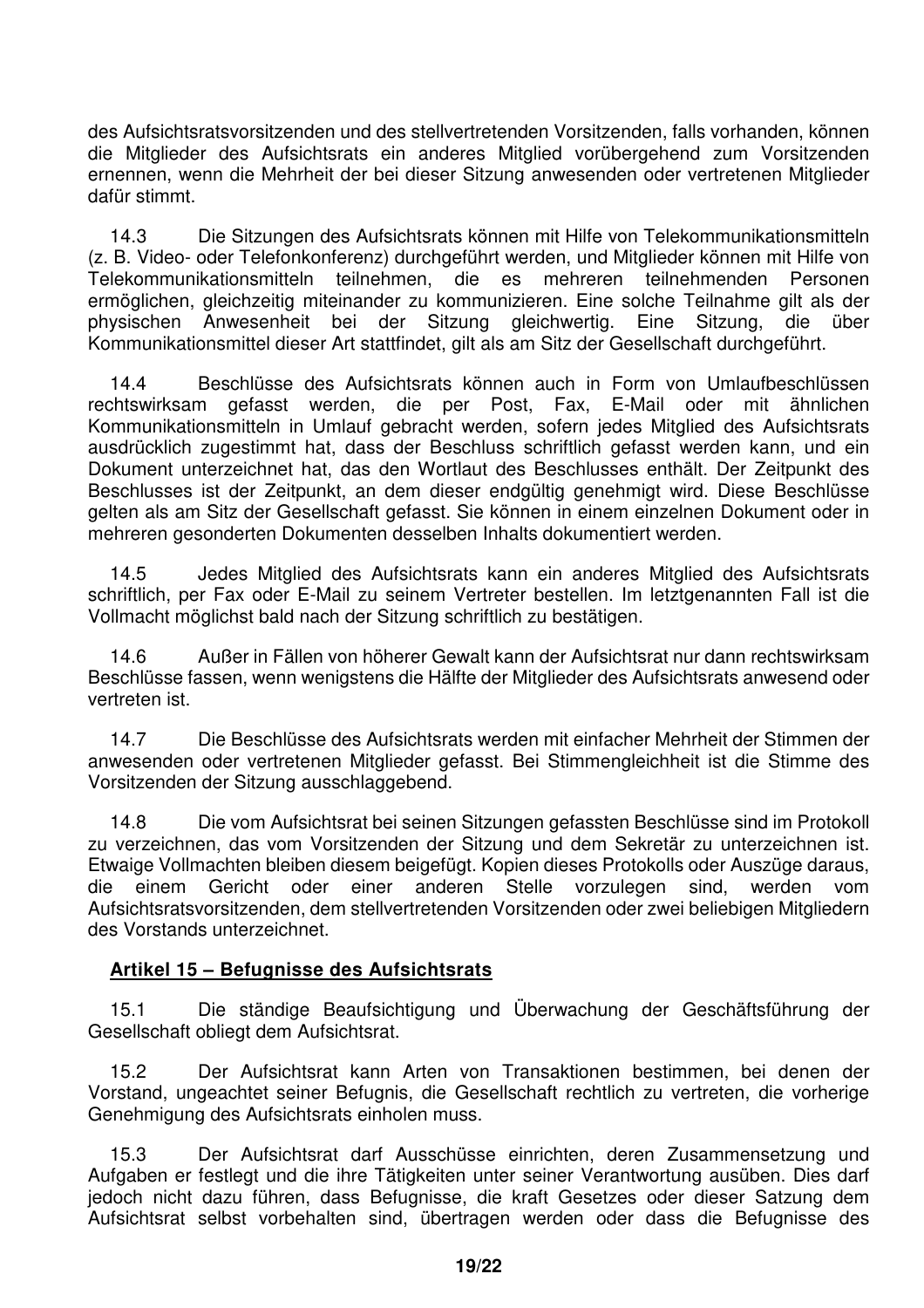Vorstands beschnitten oder beschränkt werden. Der Aufsichtsrat nimmt eine Geschäftsordnung an, die insbesondere die Anzahl der Mitglieder des jeweiligen Ausschusses festlegt und bestimmt, wie die Mitglieder bestellt werden.

15.4 Der Aufsichtsrat kann seine eigenen ständigen internen Vorschriften und Regelungen annehmen. Er hat ständige interne Vorschriften und Regelungen für den Vorstand zu beschließen.

## **KAPITEL V – FREISTELLUNG VON GREMIENMITGLIEDERN**

## **Artikel 16 – Freistellung von Gremienmitgliedern**

16. 1 Die Gesellschaft wird, soweit dies nach luxemburgischem Recht zulässig ist, jedes derzeitige oder ehemalige Mitglied des Vorstands oder des Aufsichtsrats der Gesellschaft und gegebenenfalls seine oder ihre Erben oder Rechtsnachfolger von den Kosten freistellen, die ihm in angemessener Weise im Zusammenhang mit einer Klage oder einem Verfahren entstehen, Dies gilt nicht für Angelegenheiten, in denen rechtskräftig festgestellt wird, dass das betreffende Mitglied gegen seine Pflichten als derzeitiges oder ehemaliges Mitglied des Vorstands oder des Aufsichtsrats der Gesellschaft verstoßen hat, und nicht für strafrechtliche Geldbußen oder Strafen. Das vorgenannte Recht auf Freistellung schließt andere Rechte, die den freizustellenden Personen zustehen können, nicht aus.

16.2 Vorbehaltlich etwaiger künftiger Verfahren können die Kosten für die Vorbereitung und Verteidigung in einer Klage, einem Prozess oder einem Verfahren von der Gesellschaft vorgestreckt werden, sofern sich das betreffende derzeitige oder ehemalige Mitglied des Vorstands oder des Aufsichtsrats schriftlich verpflichtet, alle im Voraus gezahlten Beträge an die Gesellschaft zurückzuerstatten, sofern letztlich festgestellt wird, dass es pflichtwidrig gehandelt hat oder anderweitig keinen Anspruch auf Entschädigung gemäß diesem Beschluss hat.

## **KAPITEL VI – HAUPTVERSAMMLUNGEN**

#### **Artikel 17 – Hauptversammlung**

17.1. Die Hauptversammlung der Gesellschaft (die "Hauptversammlung") stellt das gesamte Aktionärsorgan der Gesellschaft dar.

17.2 Wenn es nur einen einzigen Aktionär gibt, übernimmt dieser Einzelaktionär sämtliche der Hauptversammlung zustehenden Befugnisse, und jede Bezugnahme auf die Hauptversammlung versteht sich als Bezugnahme auf diesen Einzelaktionär. Beschlüsse des Einzelaktionärs werden in Form eines Sitzungsprotokolls oder in Form von Umlaufbeschlüssen in schriftlicher Form dokumentiert. Kopien der Beschlüsse oder Auszüge daraus, die zur Vorlage vor einem Gericht oder bei einer anderen Stell benötigt werden, sind von dem Einzelaktionär zu unterzeichnen.

17.3 Die Jahreshauptversammlung der Aktionäre der Gesellschaft findet gemäß den Bestimmungen des luxemburgischen Gesetzes innerhalb von sechs (6) Monaten nach dem Ende jedes Geschäftsjahres statt in Luxemburg am Sitz der Gesellschaft oder an einem anderen, in der Einladung zu dieser Versammlung angegebenen Ort und zu der in der Einladung zu dieser Versammlung angegeben Zeit.

17.4 Aktionäre, die an einer Hauptversammlung der Aktionäre per Telefonkonferenz, Videokonferenz oder durch ein anderes Kommunikationsmittel teilnehmen, das ihre Identifizierung erlaubt, bei der alle an der Versammlung teilnehmenden Personen einander ohne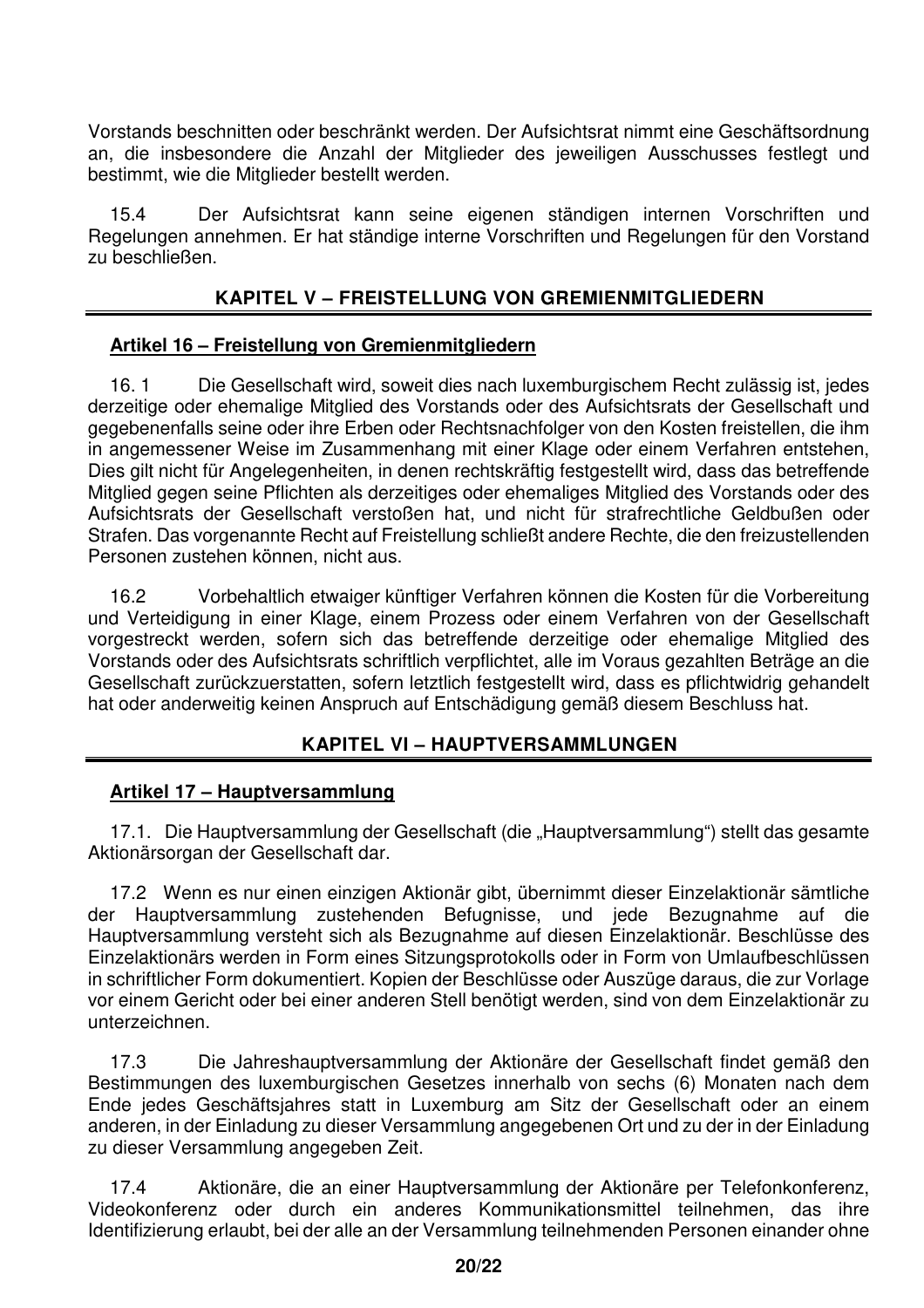Unterbrechung hören können und bei der eine effektive Teilnahme an der Versammlung gewährleistet ist, gelten bei der Berechnung der Beschlussfähigkeit und der Stimmenmehrheit als anwesend.

17.5 Jeder Aktionär kann auf einer Hauptversammlung der Aktionäre seine Stimme mittels eines unterschriebenen und per Post, E-Mail, Telefax oder über jedes andere Kommunikationsmittel übermittelten Abstimmungsformulars abgeben. Die Aktionäre dürfen nur von der Gesellschaft zur Verfügung gestellte Abstimmungsformulare verwenden. Die Gesellschaft darf nur Abstimmungsformulare berücksichtigen, die vor der Hauptversammlung, auf die sie sich beziehen, eingegangen sind.

## **KAPITEL VII – VERTRAULICHKEIT**

## **Artikel 18 – Vertraulichkeit**

Auch nach Beendigung seines Mandats oder Aufgabe seiner Funktion darf ein Mitglied des Vorstands, ein Mitglied des Aufsichtsrats, ein Mitglied eines Ausschusses sowie jede Person, die eingeladen ist, eine Sitzung dieser Unternehmensorgane oder Ausschüsse zu besuchen, keine Informationen über die Gesellschaft offenlegen, es sei denn, diese Offenlegung wird von einer für Sociétés Anonymes geltenden gesetzlichen oder aufsichtsrechtlichen Bestimmung verlangt.

## **KAPITEL VIII – PRÜFUNG, JAHRESABSCHLUSS UND GEWINNAUSSCHÜTTUNG**

## **Artikel 19 – Aufsicht und Prüfung**

Die Geschäftstätigkeit und der Jahresabschluss der Gesellschaft sind von einem unabhängigen Prüfer in Übereinstimmung mit den geltenden gesetzlichen Bestimmungen zu beaufsichtigen und zu prüfen.

## **Artikel 20 – Jahresabschluss**

20.1 Das Rechnungsjahr der Gesellschaft beginnt jeweils am 1. Januar und endet jeweils am 31. Dezember eines jeden Jahres.

20.2 Der Vorstand erstellt die Bilanz sowie die Gewinn- und Verlustrechnung zum 31. Dezember eines jeden Jahres.

## **Artikel 21 – Gewinnausschüttung**

21.1 Jedes Jahr sind wenigstens fünf Prozent des Reingewinns der Gesellschaft den gesetzlichen Rücklagen zuzuführen. Diese jährliche gesetzliche Rückstellung wird nicht mehr obligatorisch sein, sobald die Rücklagen ein Niveau erreicht haben, das einem Zehntel des gezeichneten Aktienkapitals entspricht. Sollten die gesetzlichen Rücklagen unter ein Niveau sinken, das einem Zehntel des gezeichneten Aktienkapitals entspricht, ist jedes Jahr wieder ein Teil des Reingewinns den Rücklagen zuzuführen, bis die gesetzliche Rücklage wieder ein Niveau erreicht hat, das einem Zehntel des gezeichneten Aktienkapitals entspricht.

21.2 Die Jahreshauptversammlung beschließt auf Vorschlag des Vorstands und nach Vorlage der Bemerkungen des Aufsichtsrats zum Managementbericht sowie zum Jahresabschluss, wie der Saldo des Reingewinns zu verwenden ist, und kann zu gegebener Zeit Dividenden ausschütten.